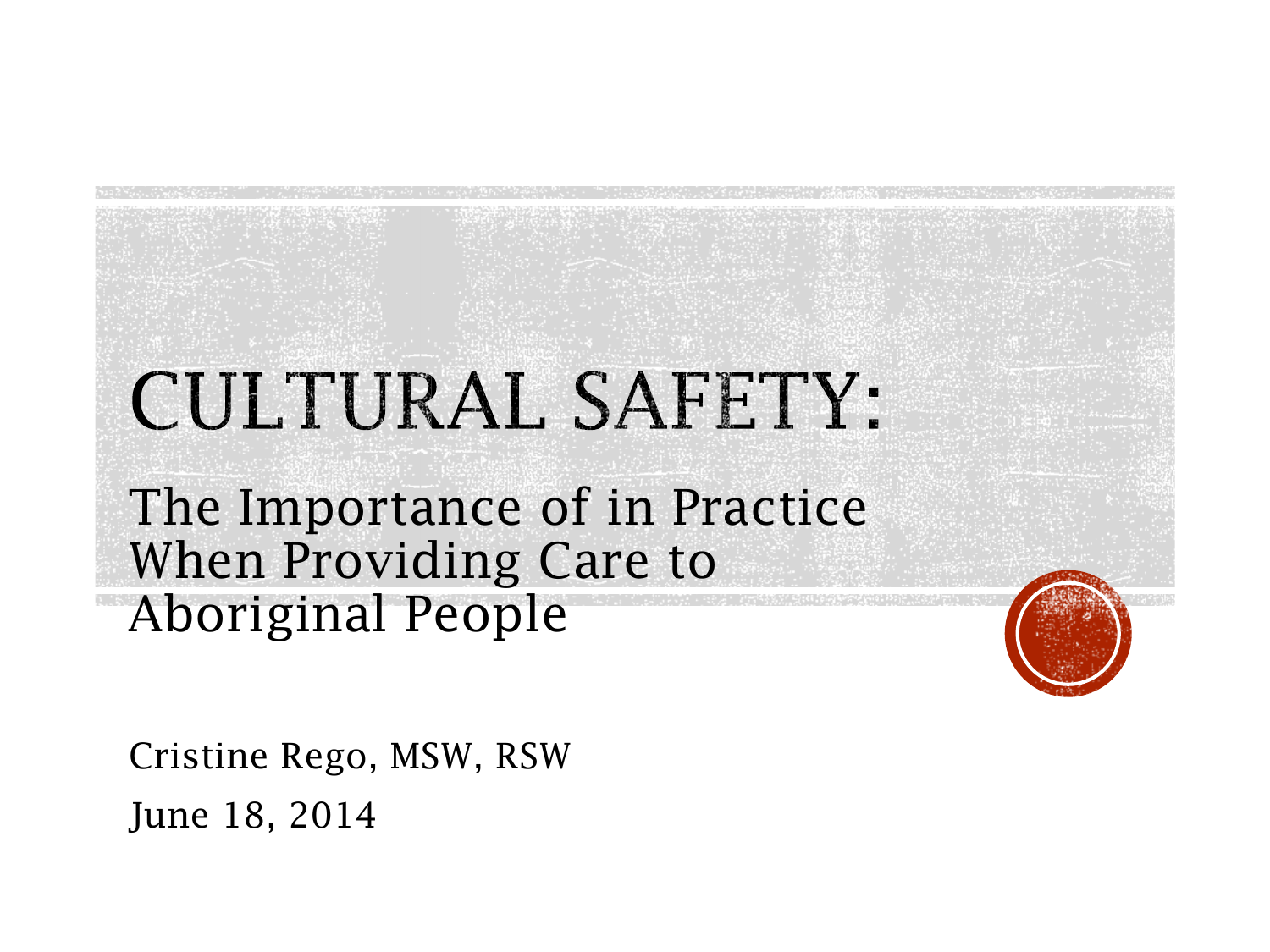# LEARNING GOALS

- Understand what is meant by the terms: culture, cultural awareness, cultural sensitivity, cultural competence and Cultural Safety
- The roots of Cultural Safety
- The importance of Cultural Safety in practice
- How to incorporate Cultural Safety into your practice

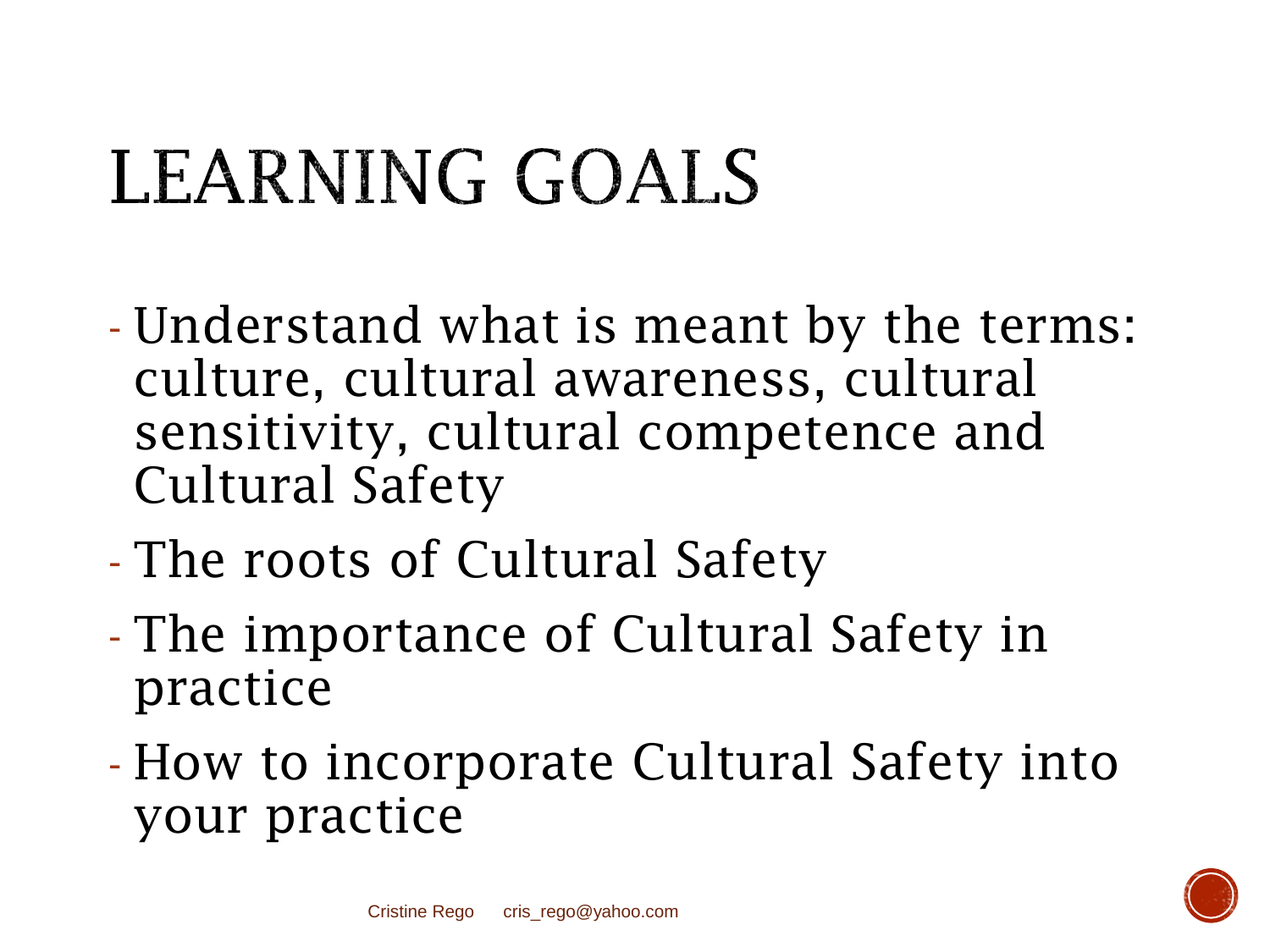# WHAT IS CULTURE?

- Culture is more than beliefs, practices, and values.
- Culture has commonly been defined as the worldview, lifestyle, learned, and shared beliefs and values, knowledge, symbols, and rules that guide behaviour and create shared meanings within a group of people (Racher and Annis, 2007).

#### • complex shifting relational process (Gray) and Thomas, 2006).

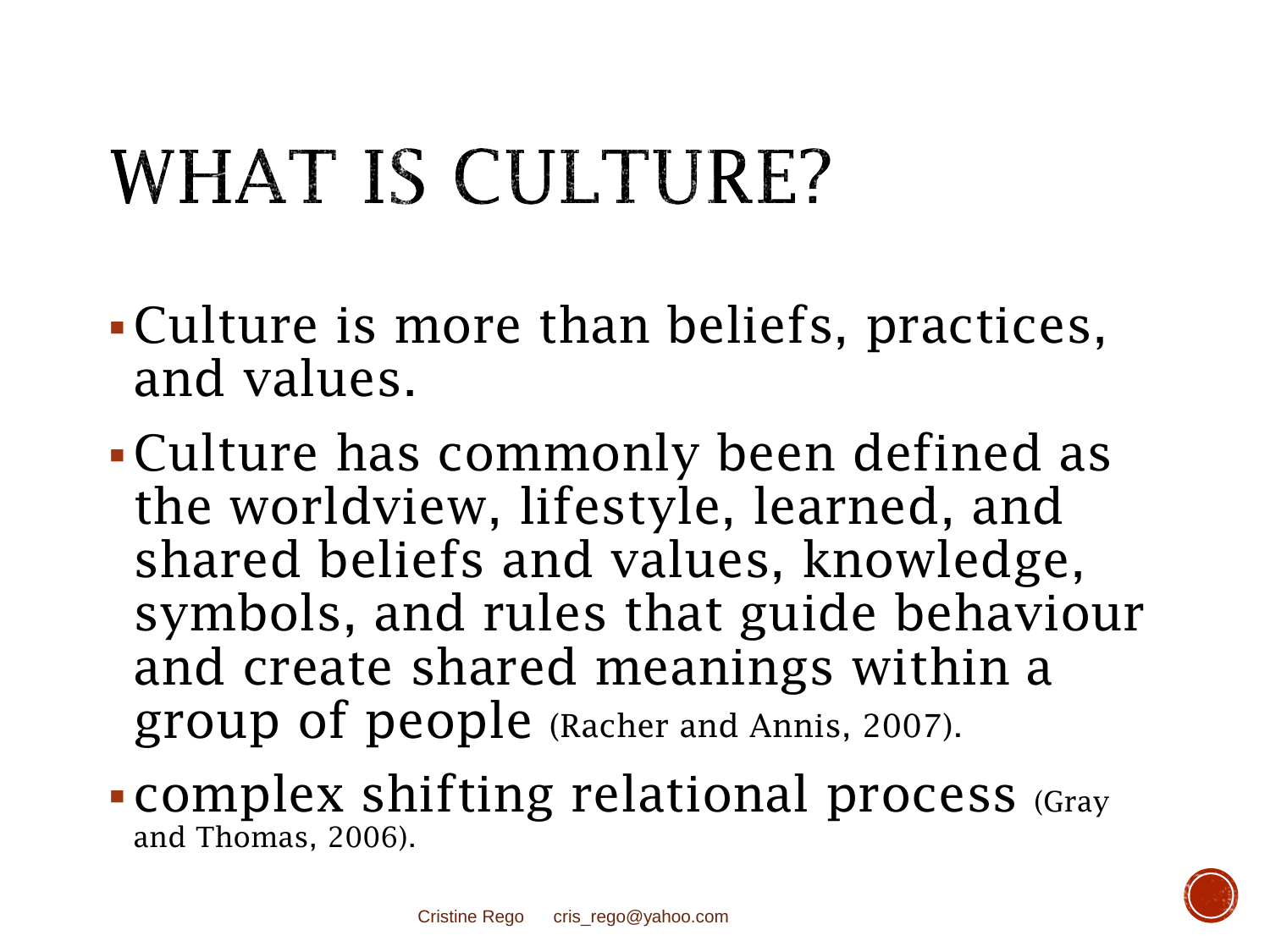- Gray and Thomas state that culture can also be understood as a sociopolitical construct with underlying power relationships.
- It is in this landscape whereby cultural safety resides.

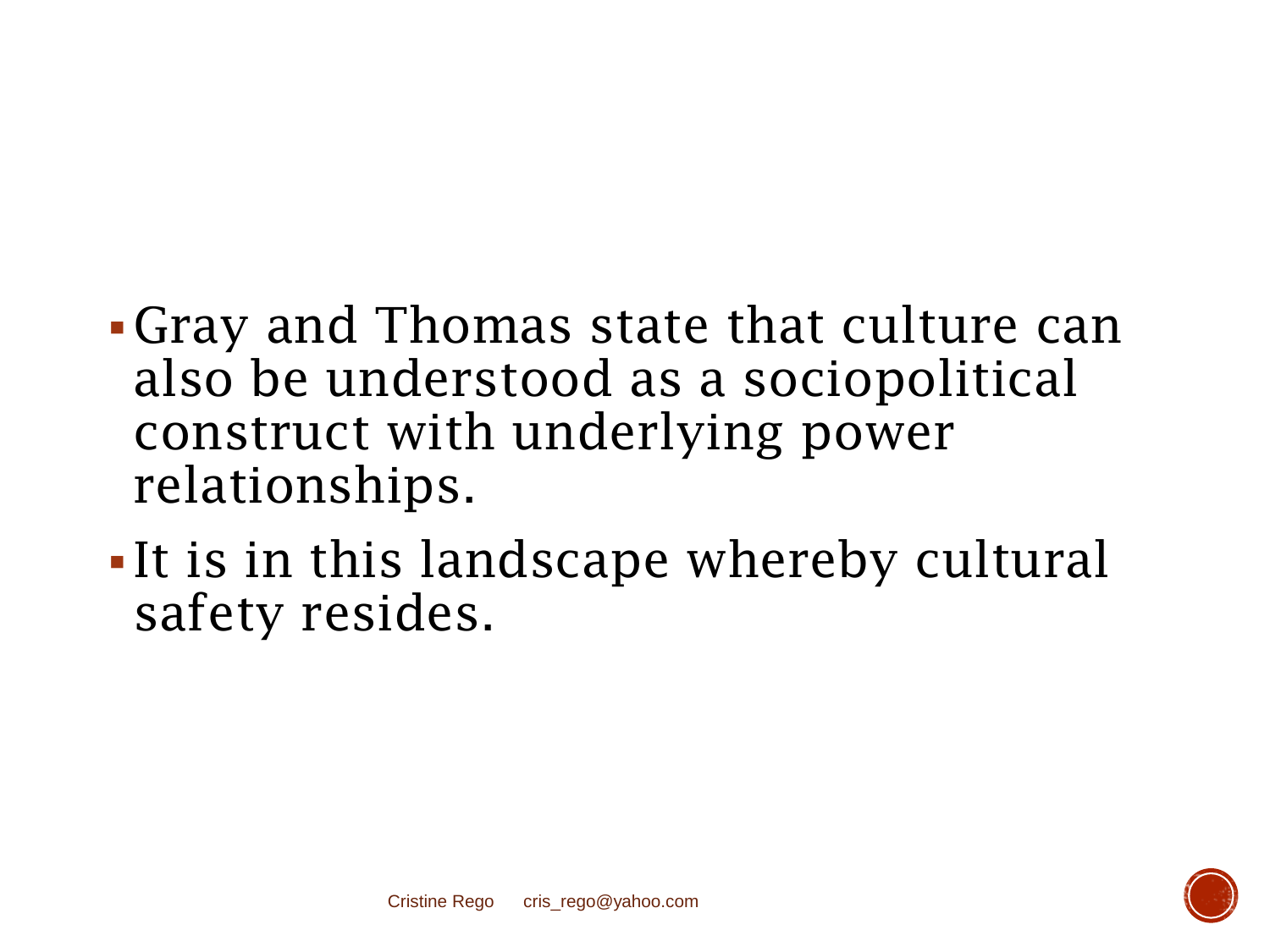### WHAT IS CULTURAL COMPETENCE?

### In social work

 Implies a heightened consciousness of how those accessing care experience their uniqueness and deal with their differences and similarities within a larger social context

• Refers to the process by which individuals and systems respond réspectfully and effectively to people of all cultures, languages, classes, races, ethnic backgrounds, religions, and other diversity factors in a manner that recognizes, affirms, and values the worth of the individuals and protects their dignity

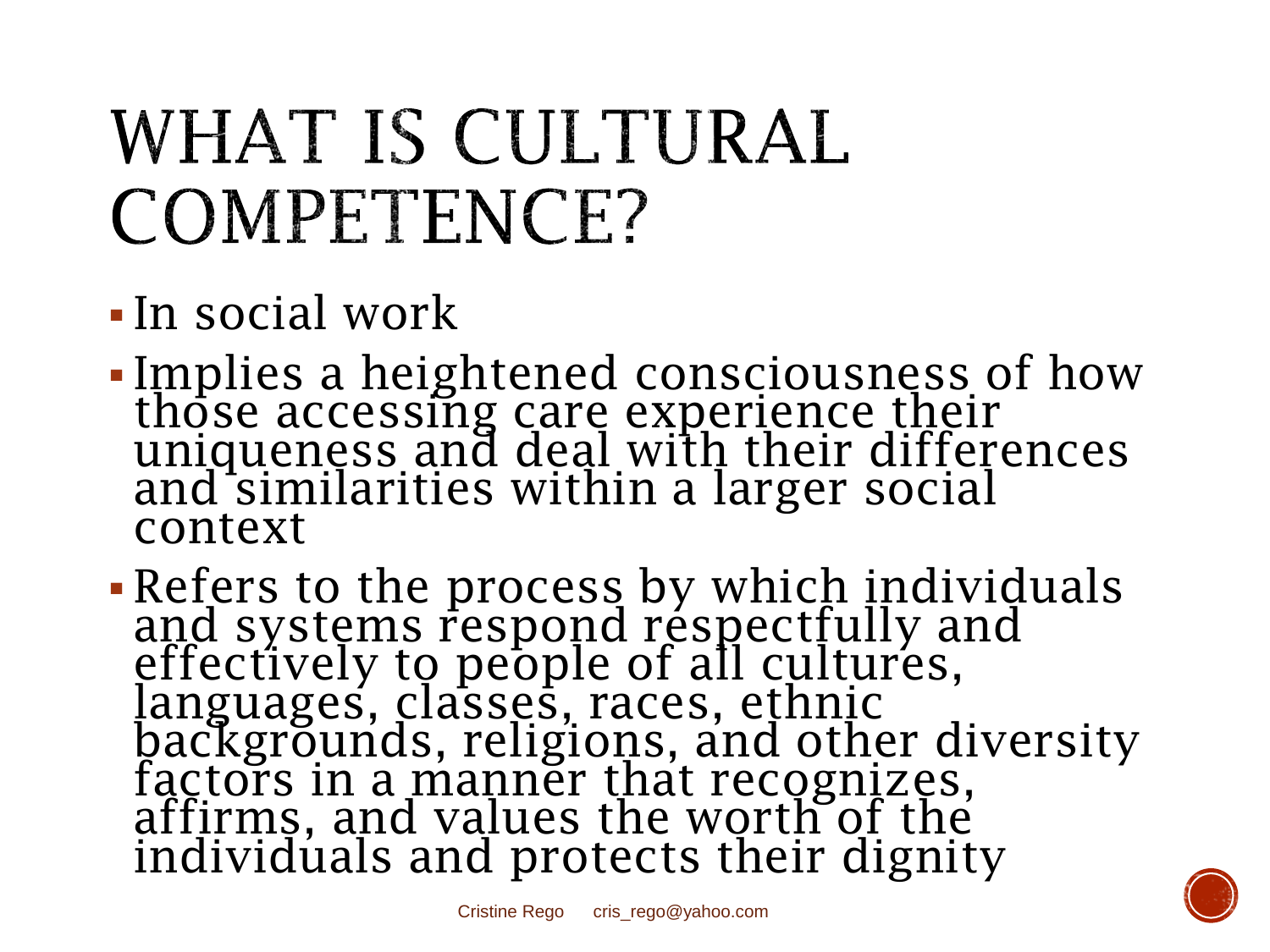### CULTURAL COMPETENT **CARE**

The integration and transformation of knowledge about individuals and groups of people into specific standards, policies, practices and attitudes used in appropriate cultural settings to increase the quality of care, thereby producing better health outcomes

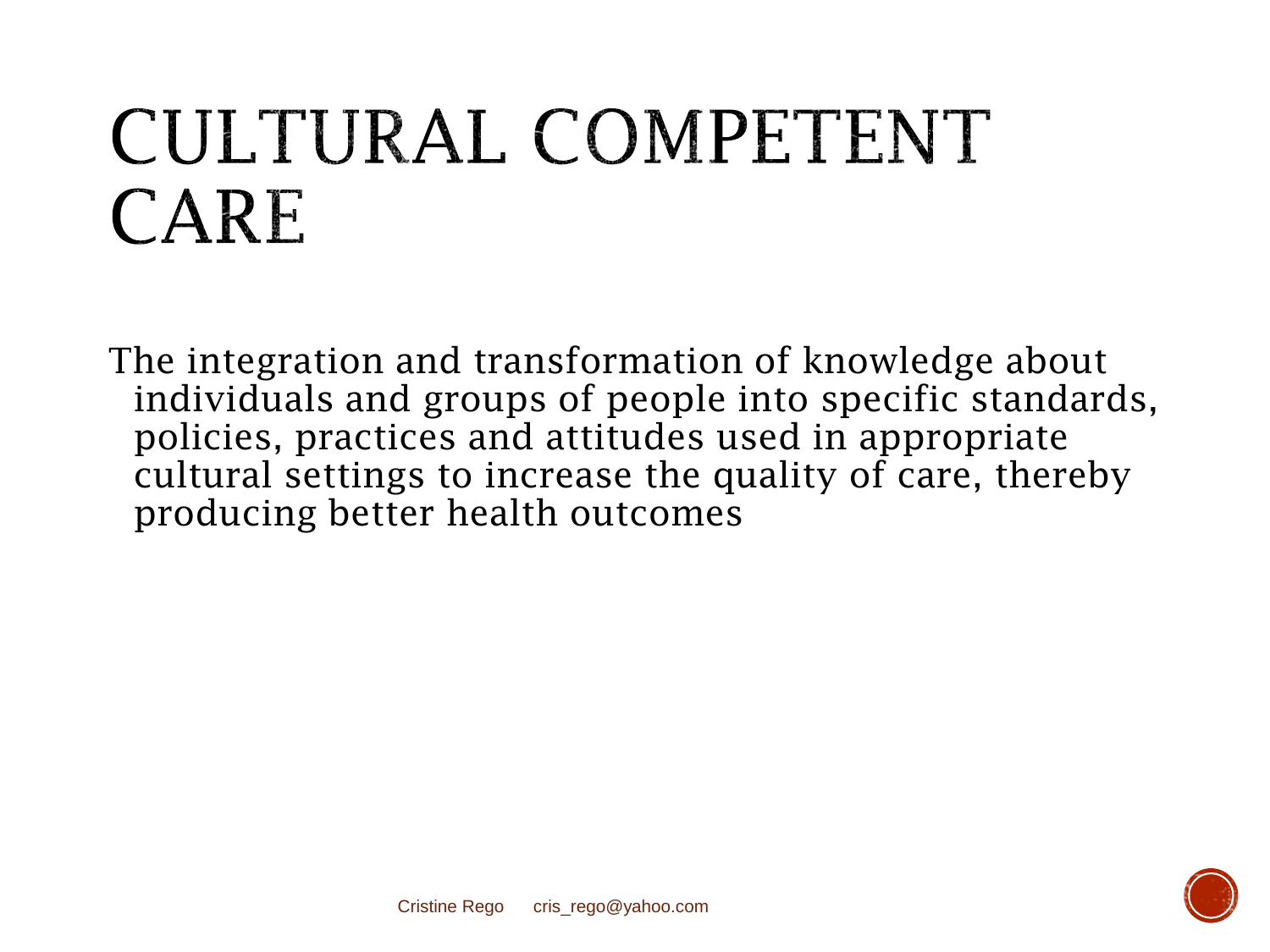### WHAT IS CULTURAL SAFETY?

- first introduced by Irihapeti Ramsden, a Maori nurse in Aotearoa (New Zealand), in 1990.
- term explained that cultural safety moves beyond cultural sensitivity and cultural competence (i.e. having knowledge about the culture of "the other")
- analyzes power imbalances in society, as well as political ideals of self-<br>determination and de-colonization. http://www.aht.ca/aboriginal-culture-safety

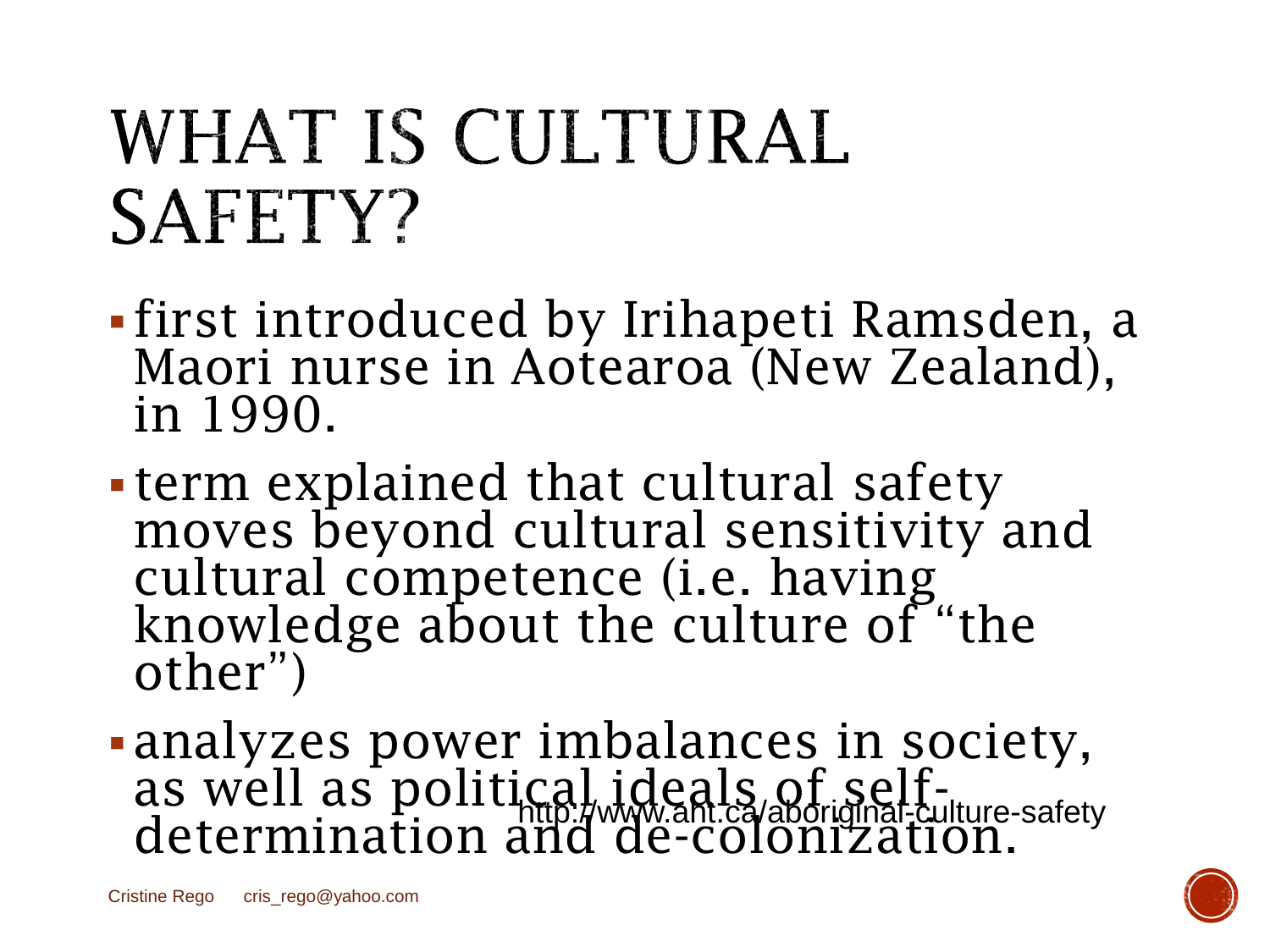### CULTURAL SAFETY IN SIMPLE LANGUAGE MEANS:

*"an environment that is safe for people: where there is no assault, challenge or denial of their identity, of who they are and what they need. It is about shared respect, shared meaning, shared knowledge and experience, of learning, living and working together with dignity and truly listening* 

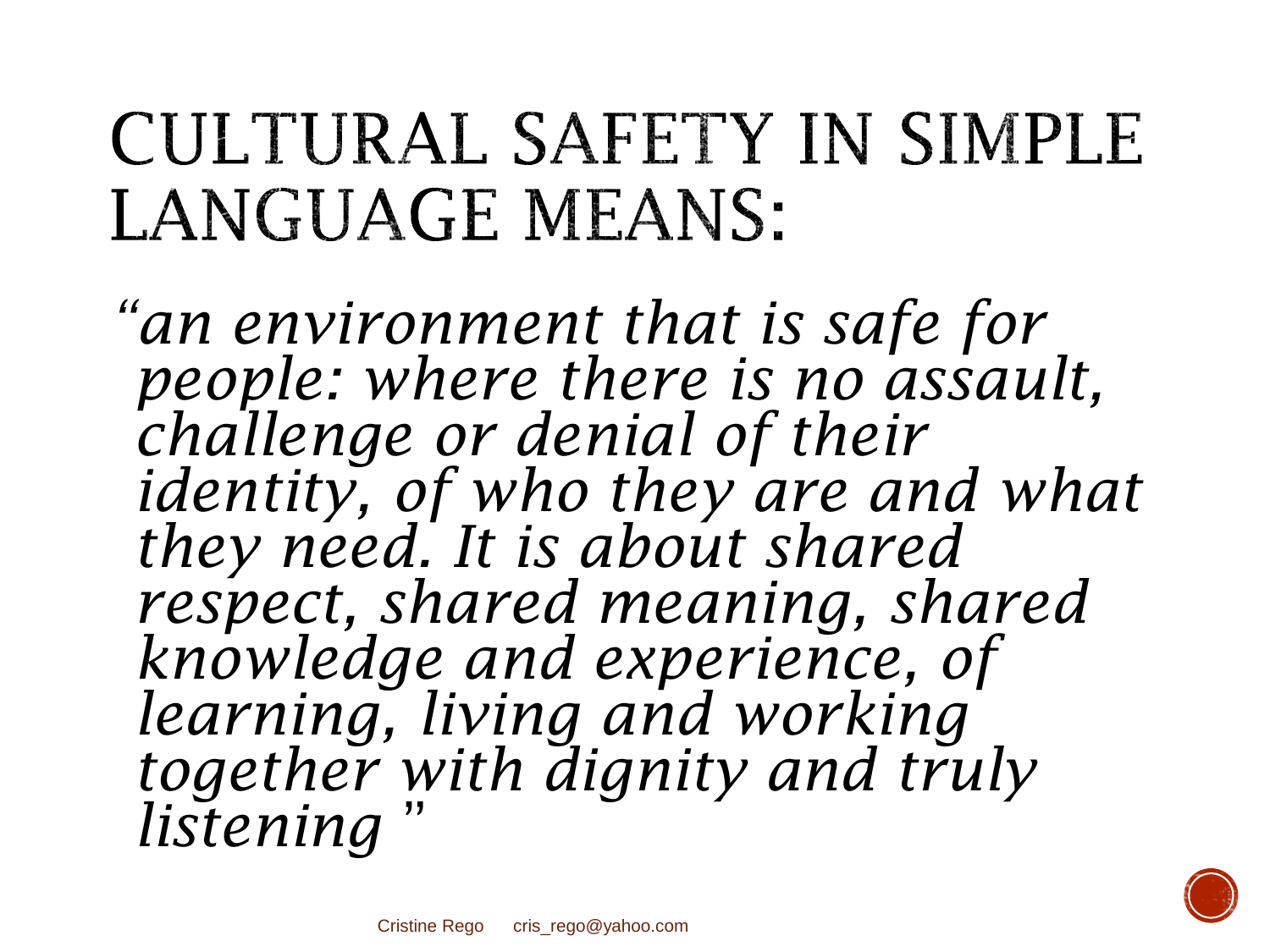### CULTURAL SAFETY ALSO **MEANS**

- An environment that is spiritually, socially, and emotionally safe
- As well as physically safe for people
- Learning together with dignity

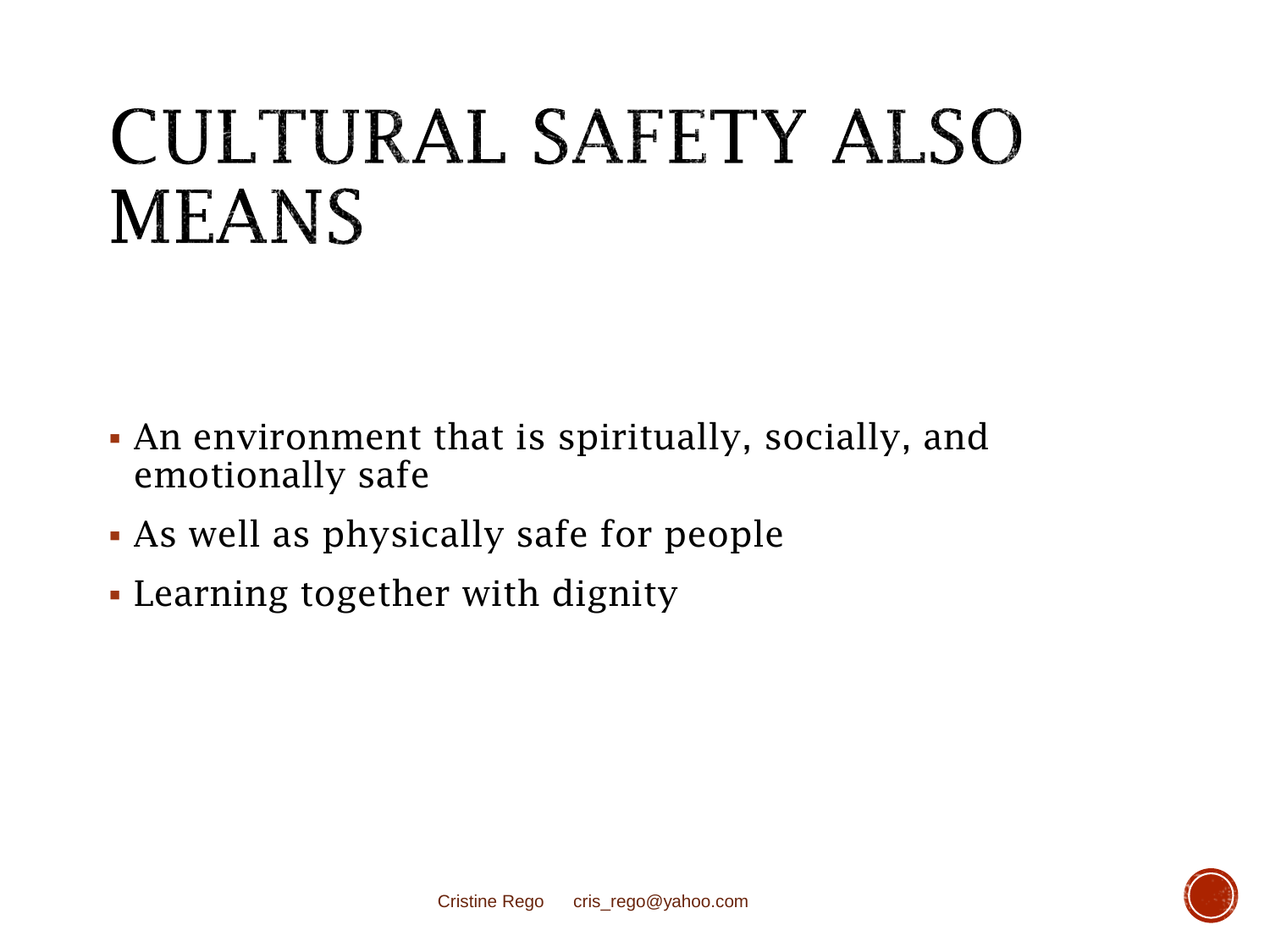# CULTURAL SAFETY

- moves us beyond cultural awareness and the acknowledgement of difference.
- transends cultural sensitivity, which recognizes the importance of respecting difference.
- help us to understand the limitations of cultural competence, which focuses on the skills, knowledge, and attitudes of practitioners.
- Anticipates care providers will understand power differentials inherent in health service delivery
- And that in turn, the se inequities will be addressed through educational processes

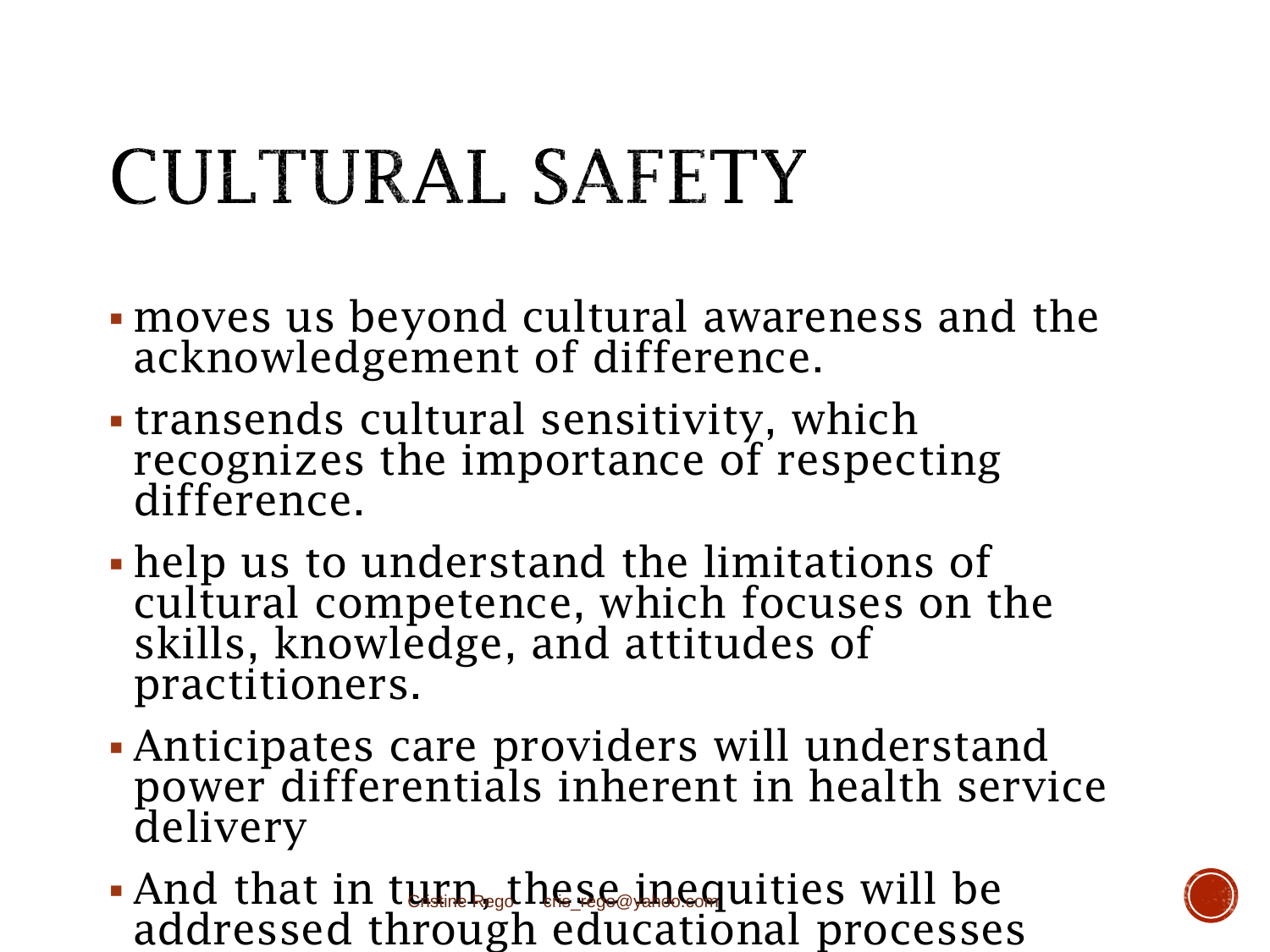### BY ADDRESSING INEQUITIES, **WE CAN:**

- Improve health care access
- Acknowledge that we are all bearers of culture;
- Raise awareness about the social, political, and historical contexts of health care;
- Enable practitioners to consider difficult concepts such as racism, discrimination, and prejudice;
- Acknowledge that cultural safety is determined by those who access care;
- Understand the limitations of "culture" in terms of having people access and safely move through health care systems and encounters with care providers;
- Challenge unequal power relations.

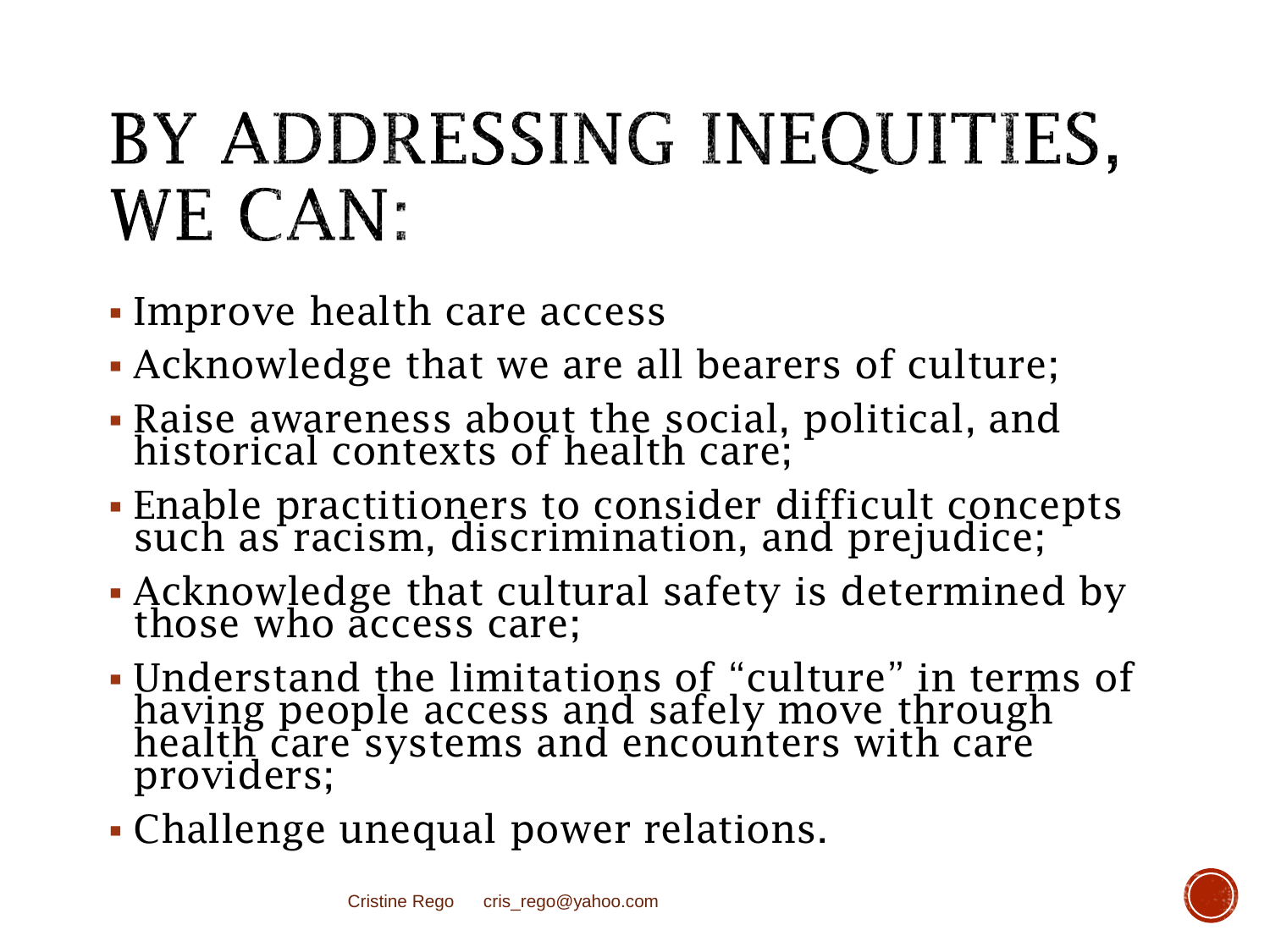# WHY CULTURALLY SAFETY?

Quality care for people of diverse ethnicities:

- Acknowledges values and norms of the patient may be different from her/his own
- Care providers engage in self- reflection
- Involves empathy: the capability to share another being's emotions and feelings
- Increases capacity to become collaborator & advocate
- Embraces traditional teachings

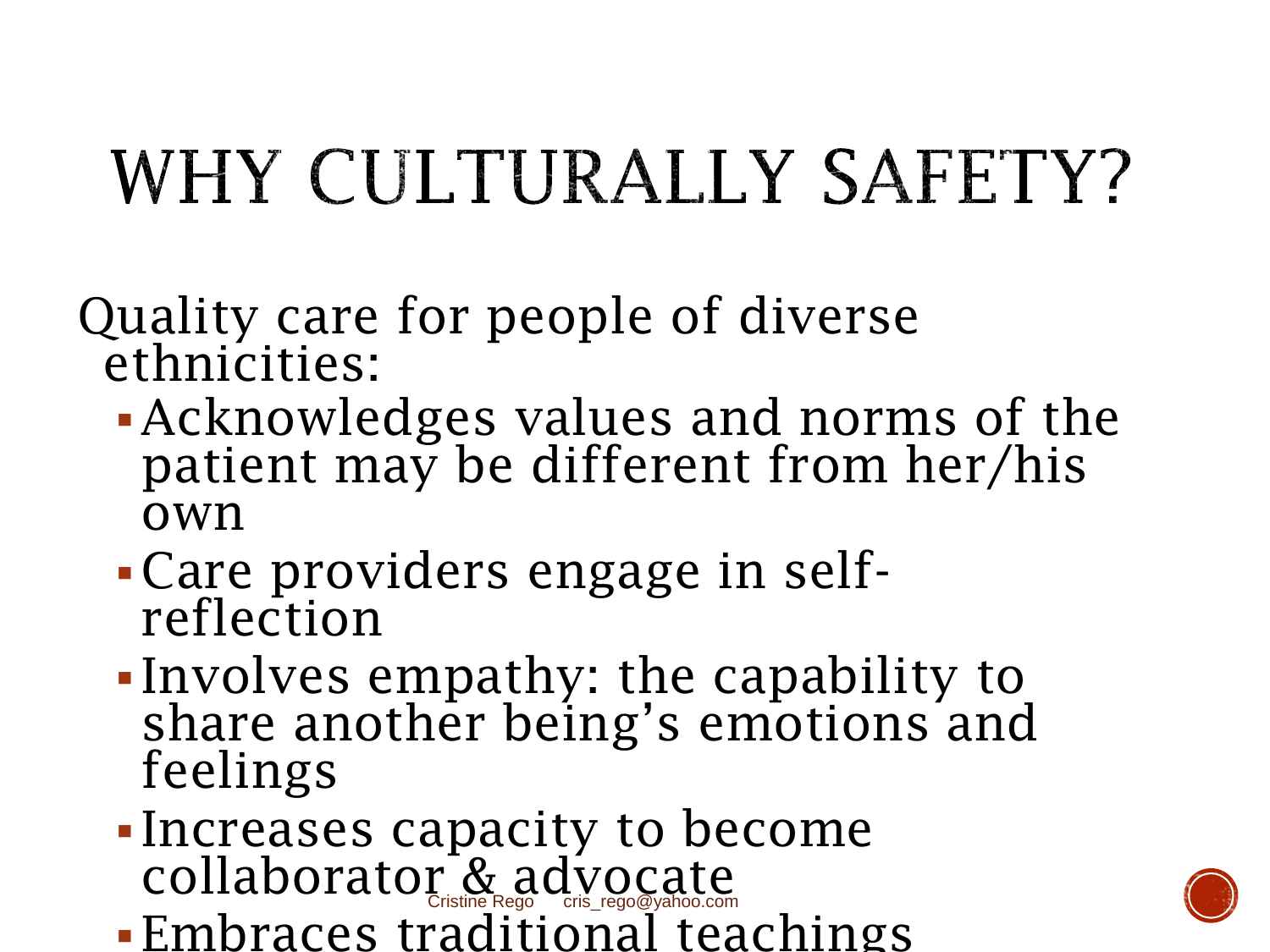### CULTURAL SAFETY

| <b>Cultural</b>                                   | <b>Cultural</b>                             | $-1950's & 60's - cultural$                                                                                                      |
|---------------------------------------------------|---------------------------------------------|----------------------------------------------------------------------------------------------------------------------------------|
| safety:                                           | awareness:                                  | awareness                                                                                                                        |
| Includes self-<br>reflection &<br>empathy         | <b>Acknowledge</b><br>ment of<br>difference | $-1980$ 's - Cultural<br>Sensitivity                                                                                             |
| <b>Cultural</b>                                   | <b>Cultural</b>                             | $-1990$ 's - Cultural                                                                                                            |
| competence:                                       | sensitivity:                                | Competence                                                                                                                       |
| <b>Skills,</b><br>knowledge &<br><b>attitudes</b> | <b>Respecting</b><br>difference             | - 2000's - Cultural Safety<br>(although first came<br>into prominence in the<br>late 80's and early 90's<br>in academic circles) |

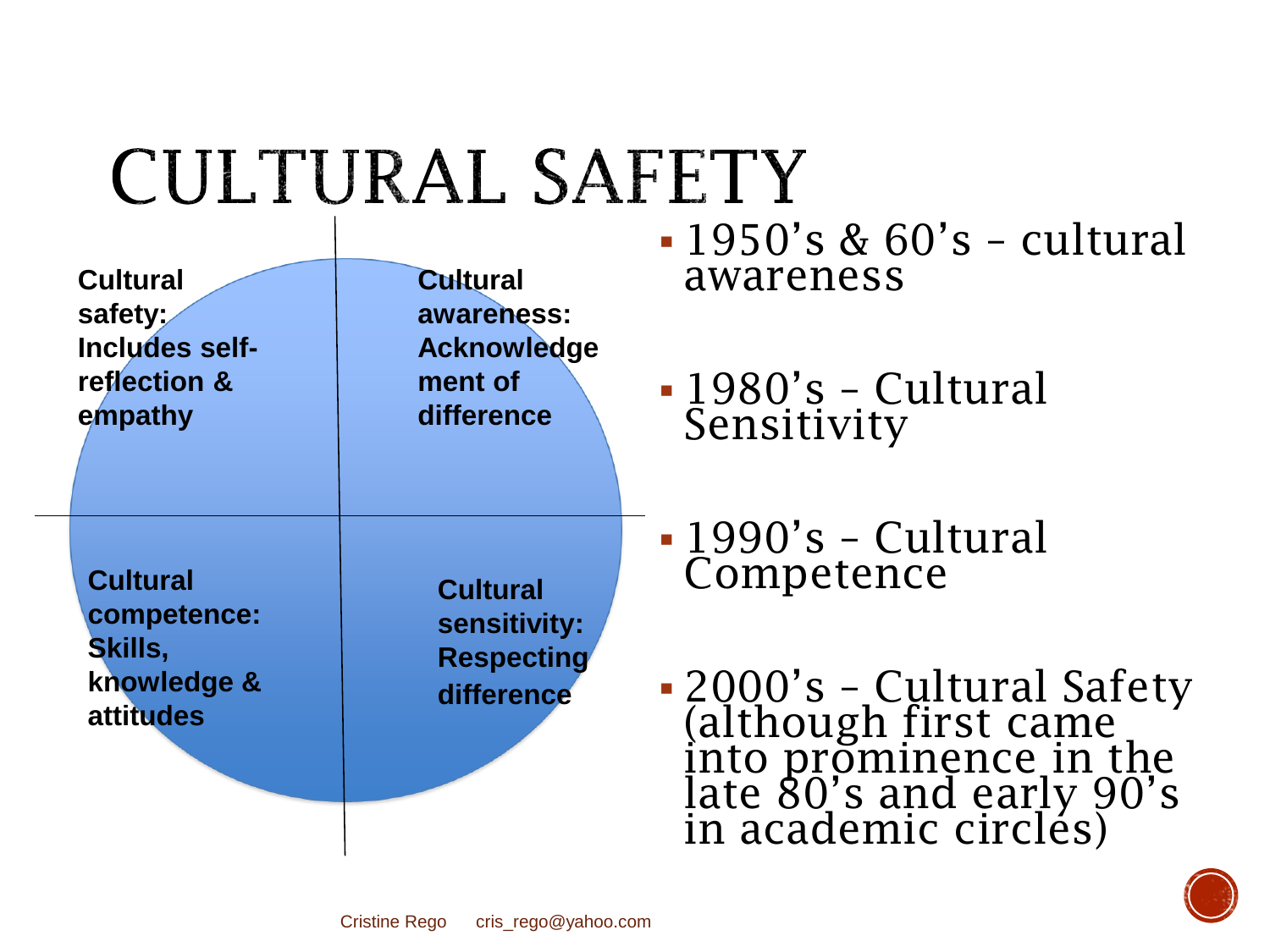## CULTURAL KNOWLEDGE:

you know about some cultural characteristics, history, values, beliefs, and behaviours of another ethnic or cultural group

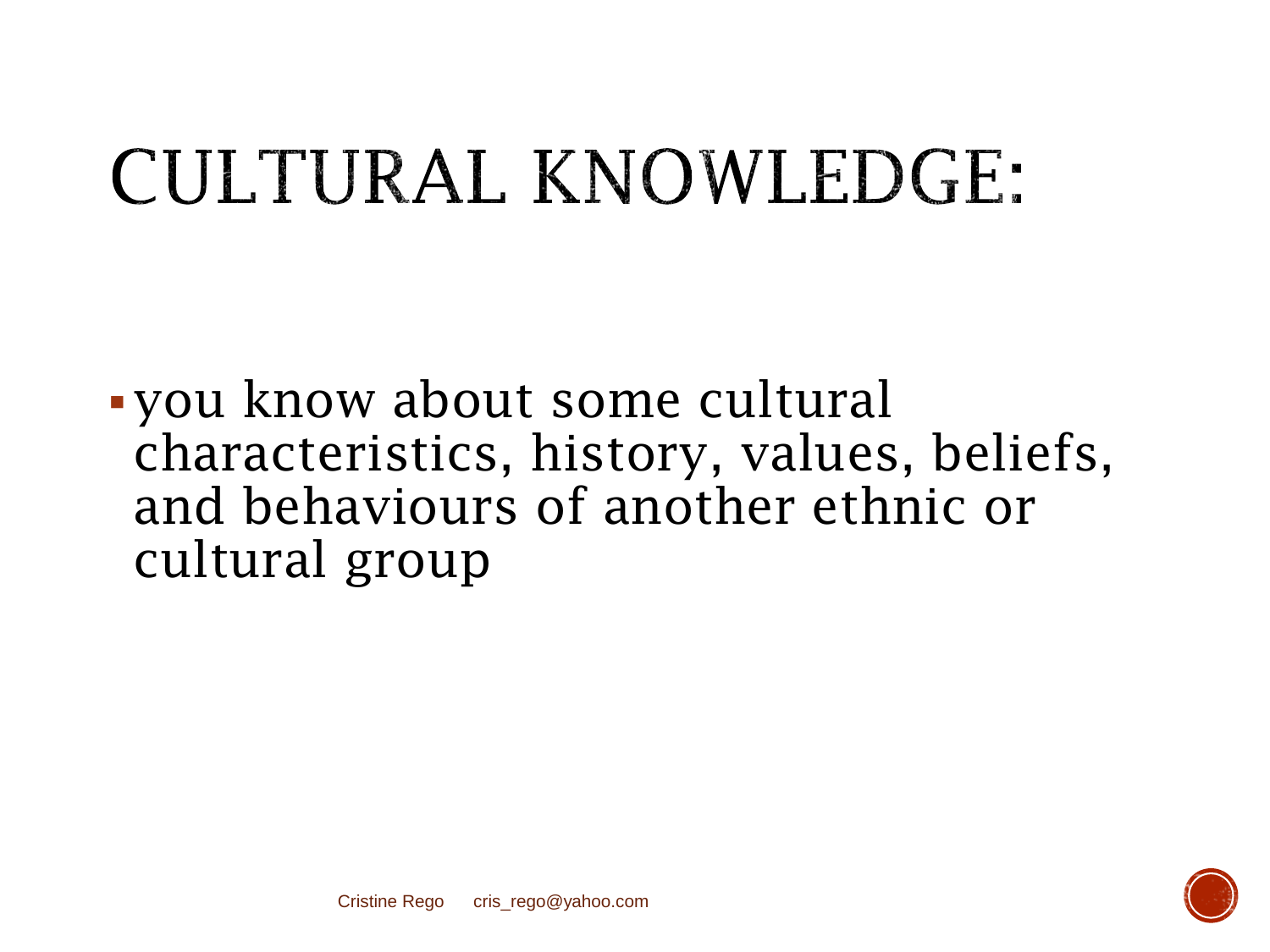## CULTURAL AWARENESS

- Next stage in understanding groups
- Being open to the idea of changing cultural attitudes
- Example of cultural awareness: police officer refers to an individual of Philippine descent as an illegal immigrant. The officer has cultural awareness of his/her reaction to this group of people.

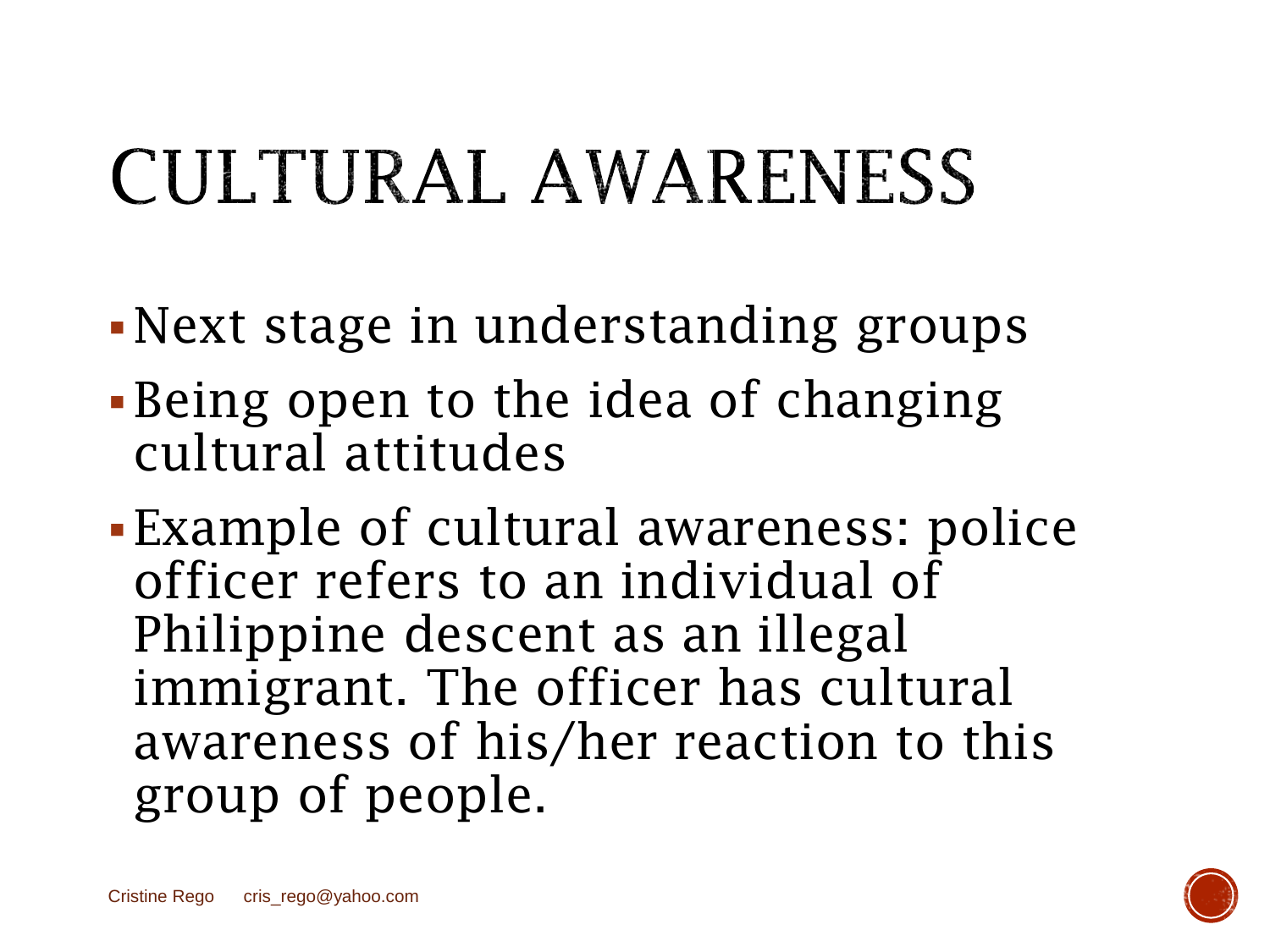# CULTURAL SENSITIVITY

- Knowing that differences exist between cultures, but not assigning values to the differences (better or worse, right or wrong)
- Conflict can happen here especially if a custom or belief goes against the idea of multiculturalism (the belief that all are equal)

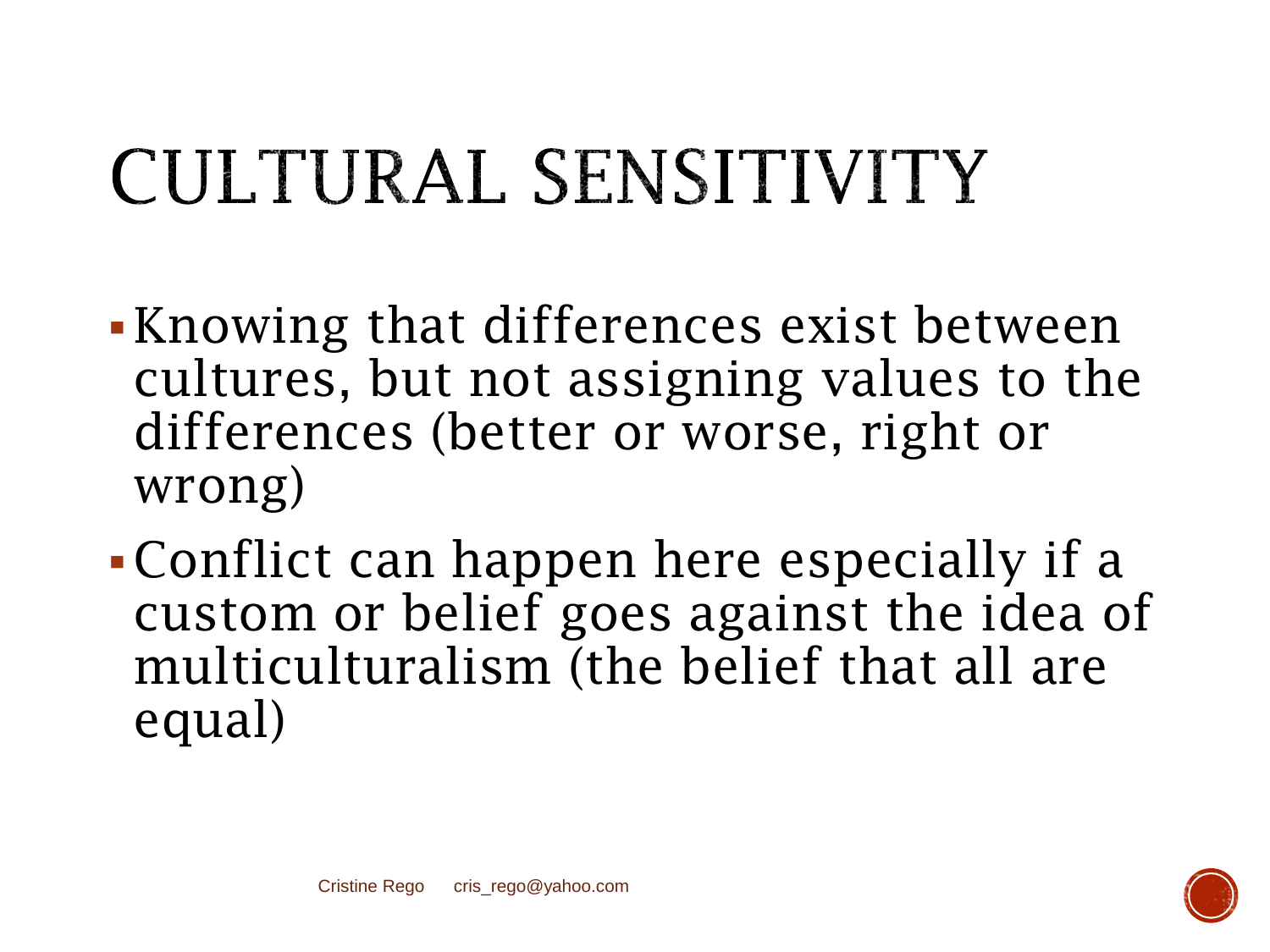# CULTURAL COMPETENCE

- Brings together the previous stages
- Acknowledges and validates who people are
- Removes the need to blame and assume guilt
- Focuses on the how-to of aligning policies and practices with goals, everyone involved in process

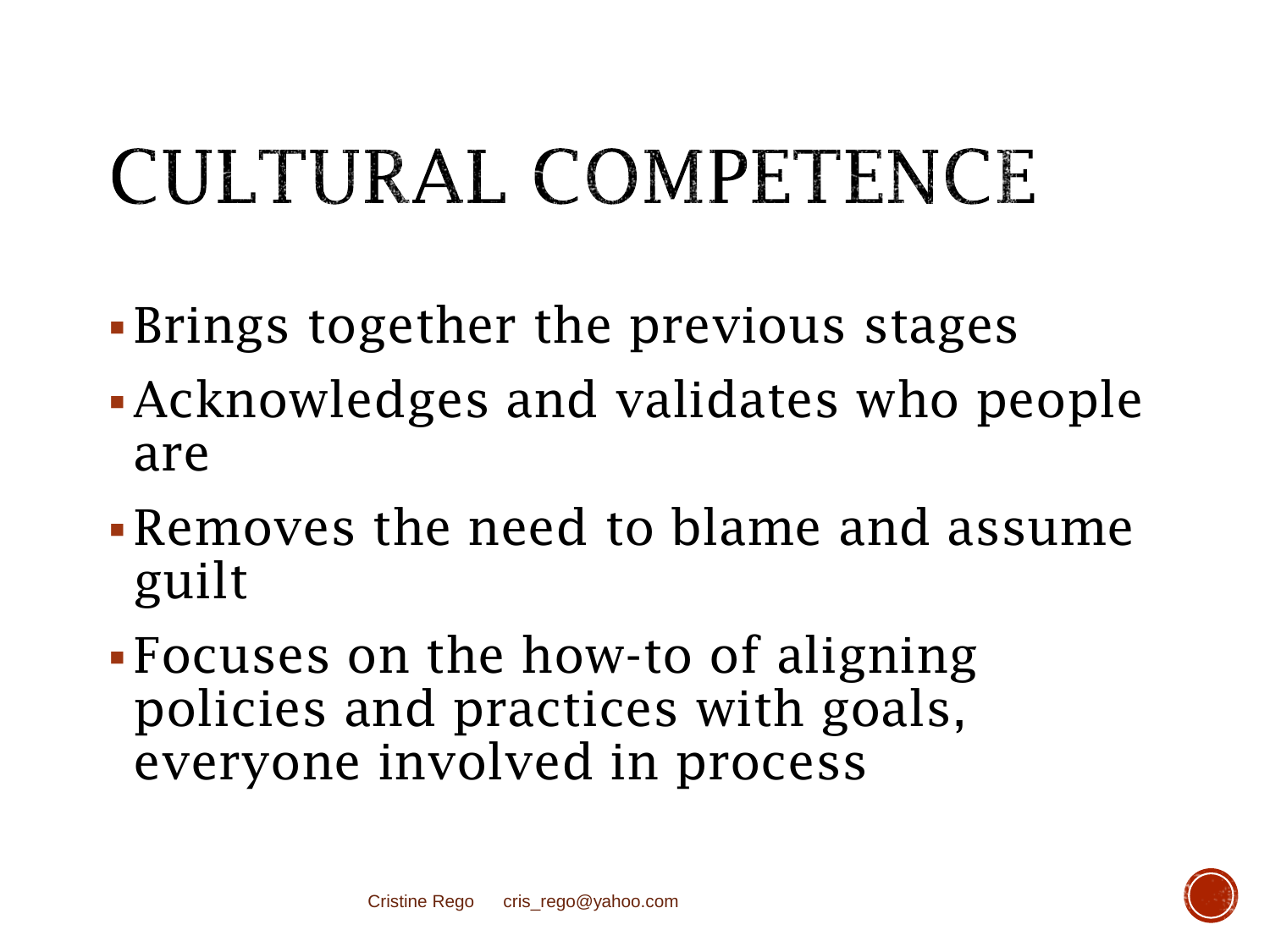### RECOGNIZING THE POWER DIFFERENTIAL IN THE **RELATIONSHIP**

- the power transfer is real and could threaten existing power structures within organizations and society, including the policies and practices in question.
- the essential factors in the definition of cultural safety are the *visibility* of cultural differences and the *power* that may flow from that visibility, leading to the demand for equality, respect and control by Aboriginal people.

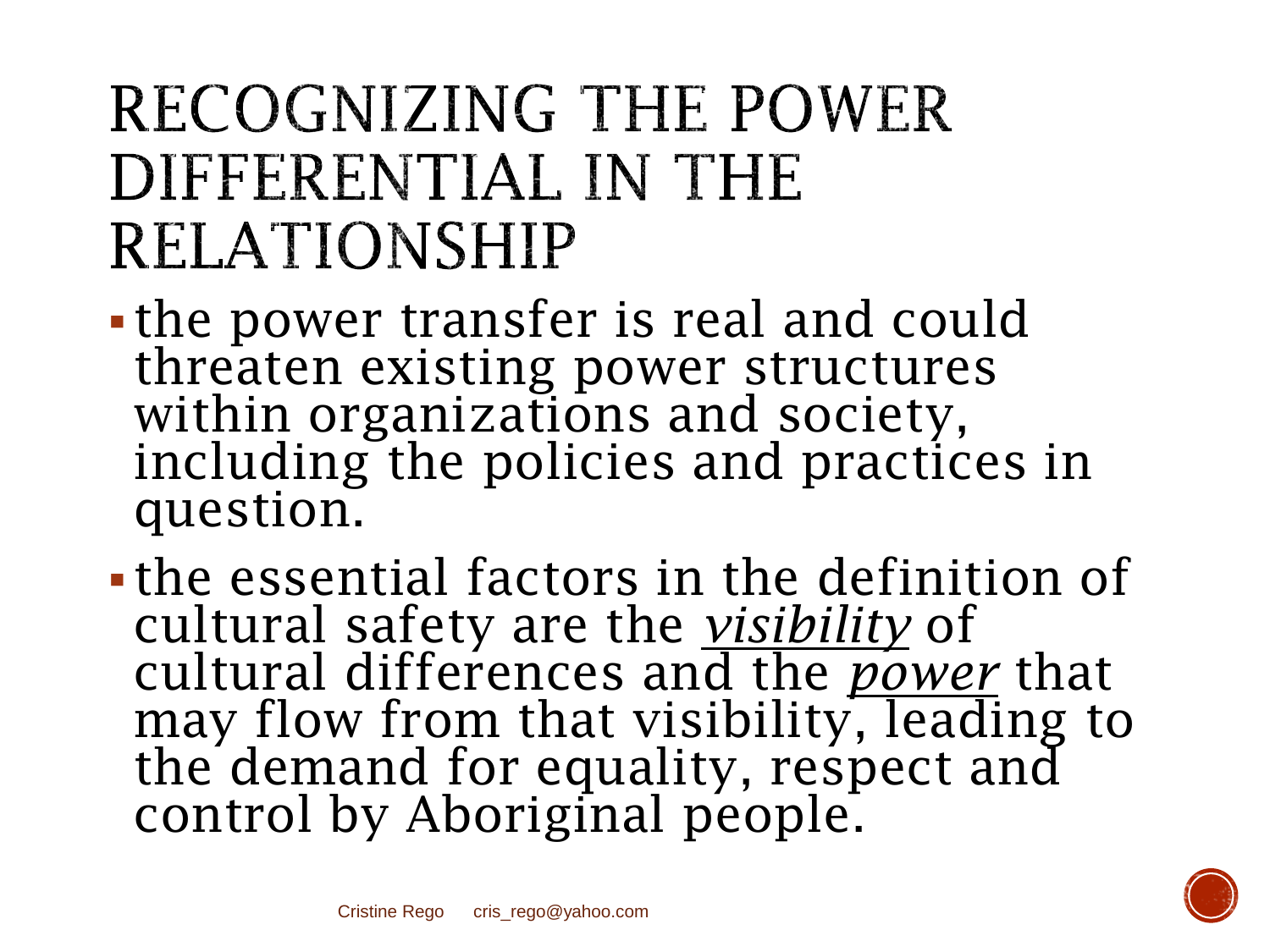### **MEDICAL VS WHOLISTIC MODEL**

#### The Medical Model

- Committed and feels responsible to the alleviation of human suffering
- Professional responsibility
- Expertise objectivity
- Presumes of "illness" as distinct category
- Presumes perfectibility
- Presumption of all people as aspiring to same "ideal"
- Presumption of "patient" as object
- Presumes "patient" is engaged
- Search for efficient and rapid therapies
- Does not see culture as part of biology

#### Wholistic Model

- Individual journey
- Balance in all four quadrants: Spirituality, Emotionality, Physicality & Intellectuality
- Balance is dynamic
- Connection to all All My Relations
- No time constraints
- How we interact with the world
- Balance equals wellness equals health and requires alignment
- No immediate response at time of traditional "consult"

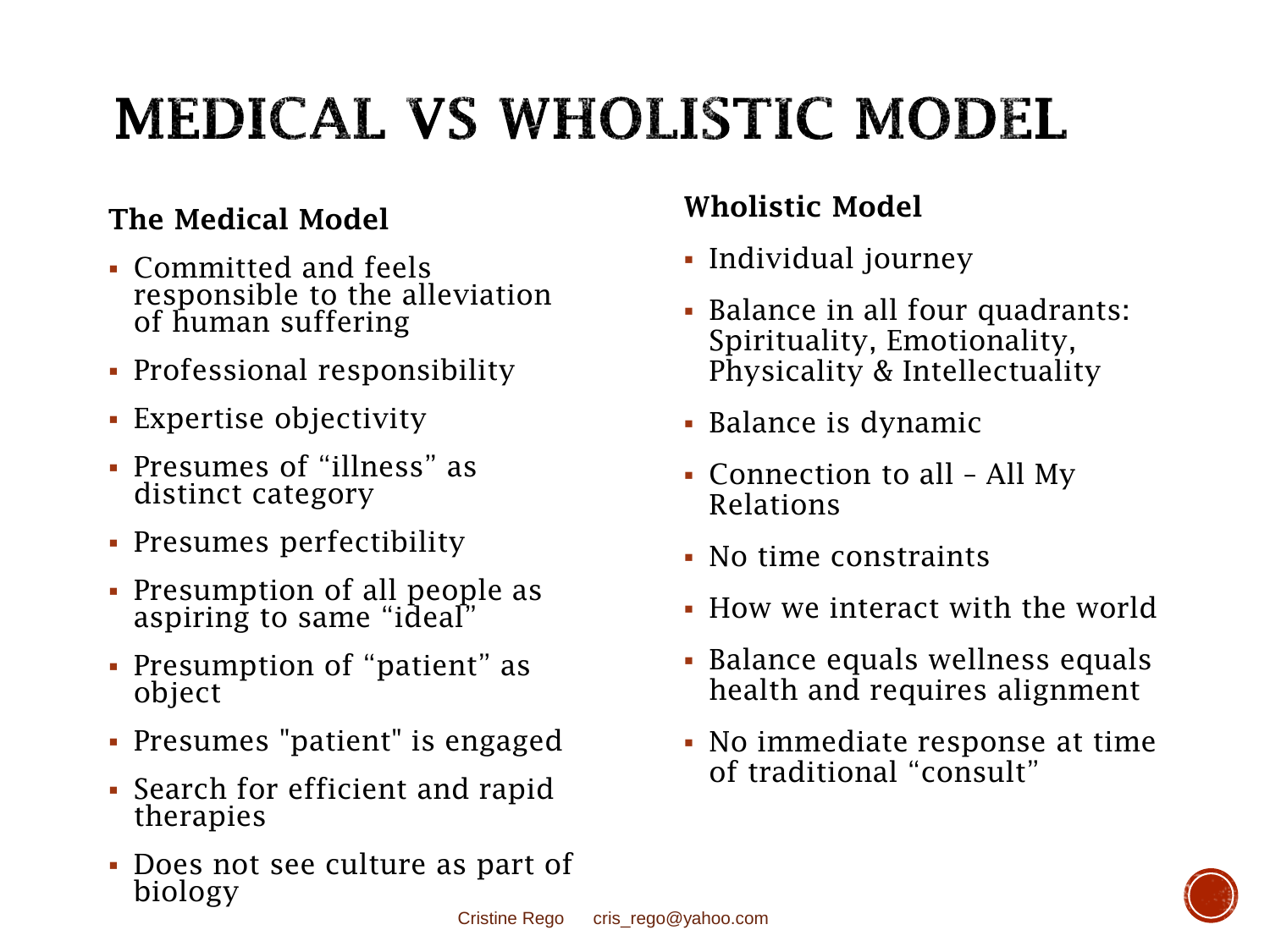### Unsafe cultural practice is any action that diminishes, demeans or disempowers the cultural identity and wellbeing of an individual or group

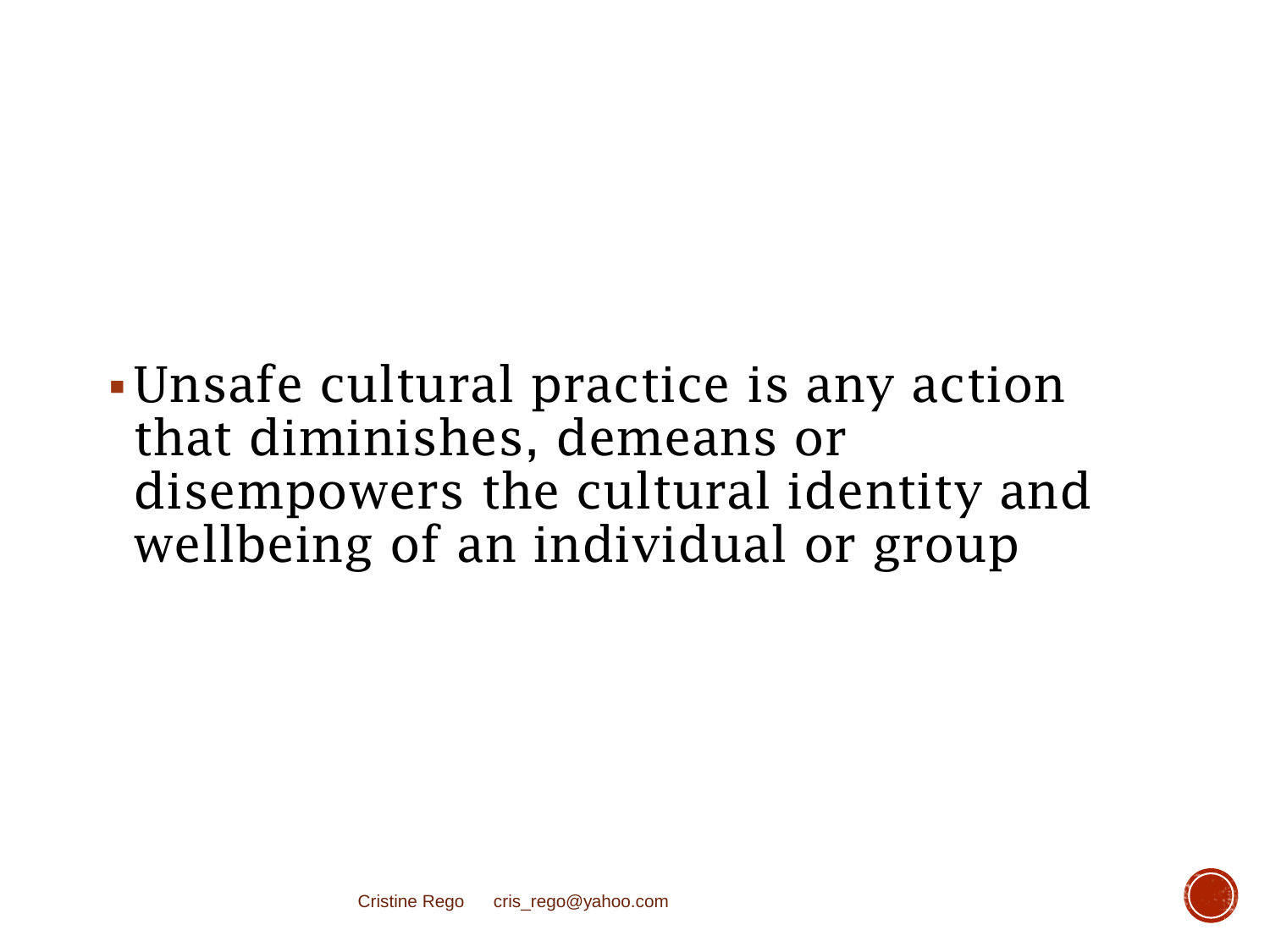### IMPACT OF COLONIAL POLICY

- Loss of Culture
- Loss of Language
- Loss of Heritage
- Loss of Identity
- Loss of Parenting Skills
- **Intergenerational Family Violence**
- Loss of land & livelihood
- Loss of self control & Self determination
- Child welfare system
- Cognitive imperialism: Western knowledge and education

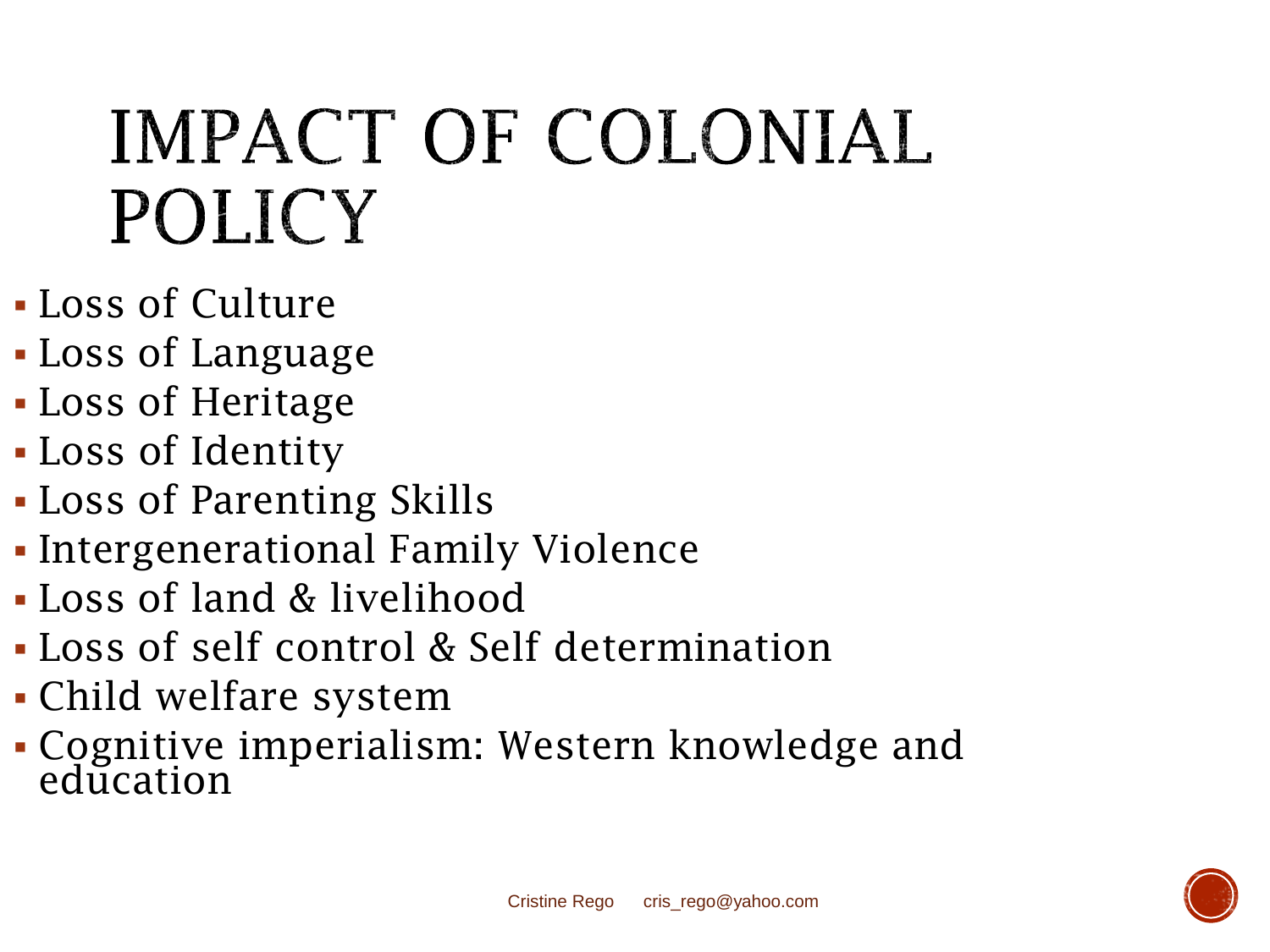- historically and to the present day, FN peoples have not been full participants in the nation state called Canada.
- As the political economy of Canada evolved, it became necessary to dislocate Aboriginal peoples from their traditional land and their way of life in order to make way for settler societies.

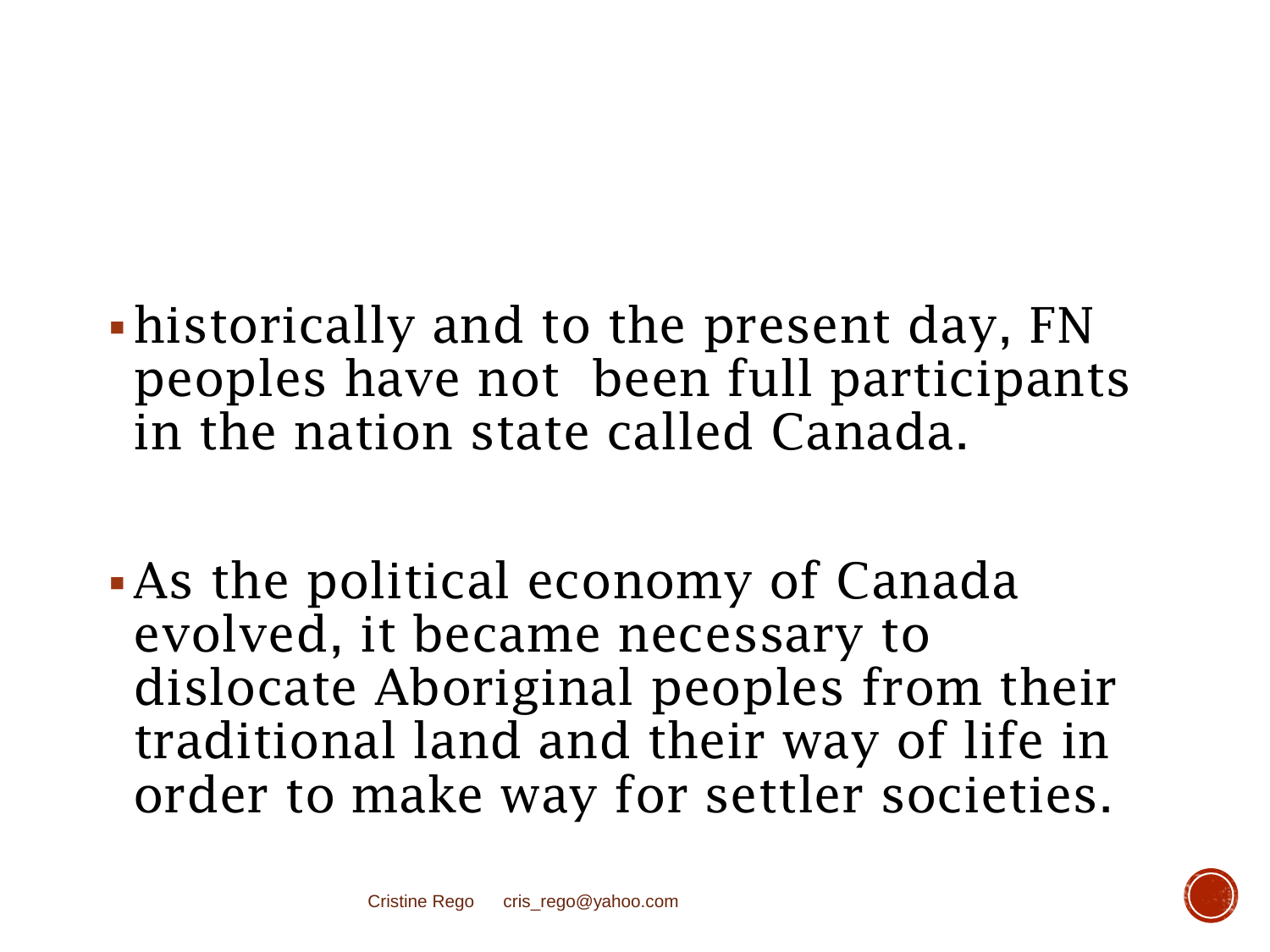#### This process of dislocation which was a result of colonization meant that many Aboriginal people and communities were socially excluded from Canada.

- This led to marginalization in education and employment, housing, health care and many other services.
- in turn, effectively created a two-tiered society in Canada – one standard for Canadians as a whole and another standard for Aboriginal peoples.

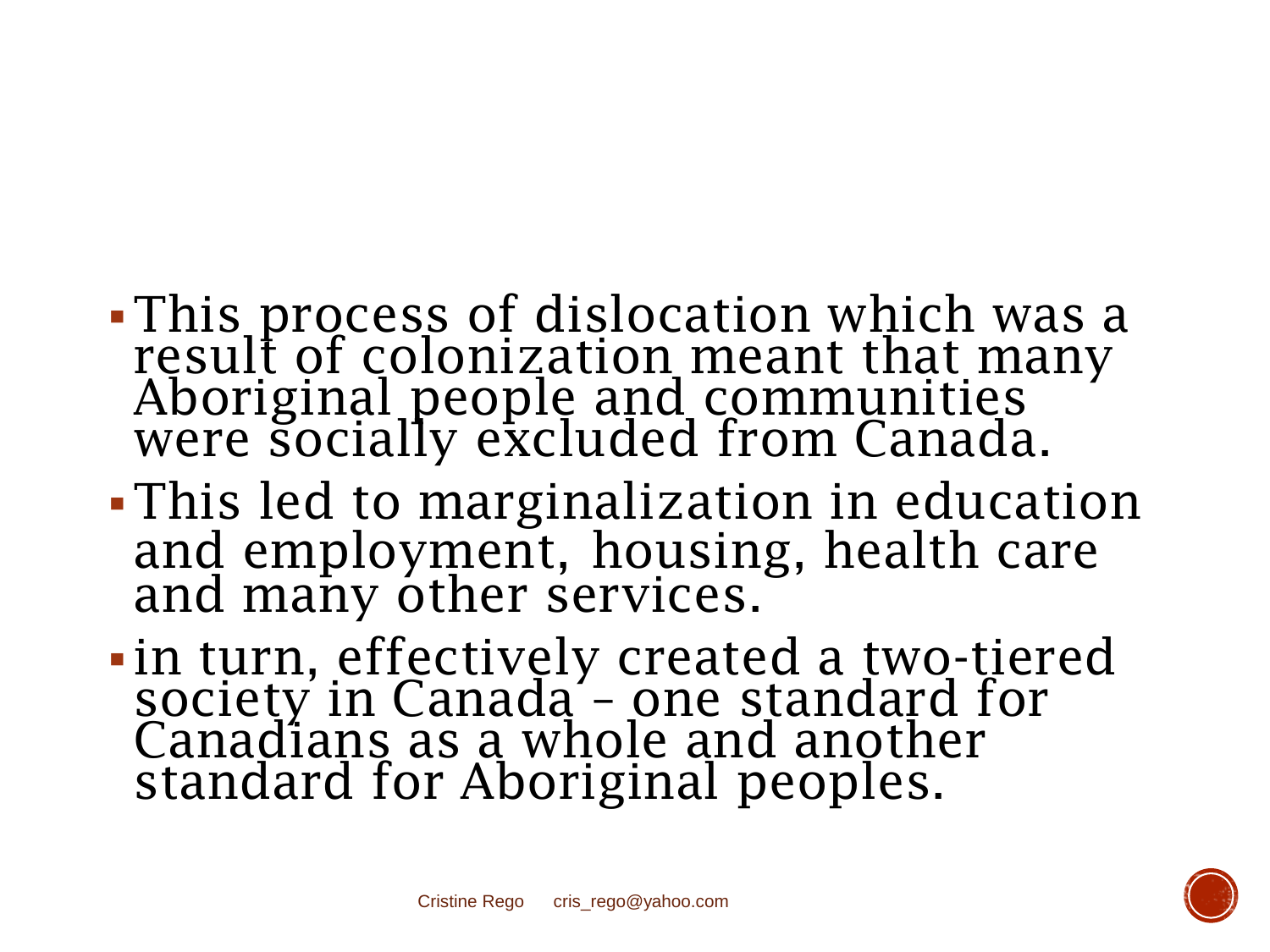*Hodgen (1992) and other Aboriginal writers have examined the links between the policies and practices of colonialism in Canada and the current situation of Aboriginal people. The cumulative impacts of multi-generational experiences with residential schooling, policies of assimilation, loss of culture and traditional economic activity, loss of autonomy, subordination to the Department of Indian Affairs, poverty, and unemployment have profoundly affected Aboriginal communities.* 



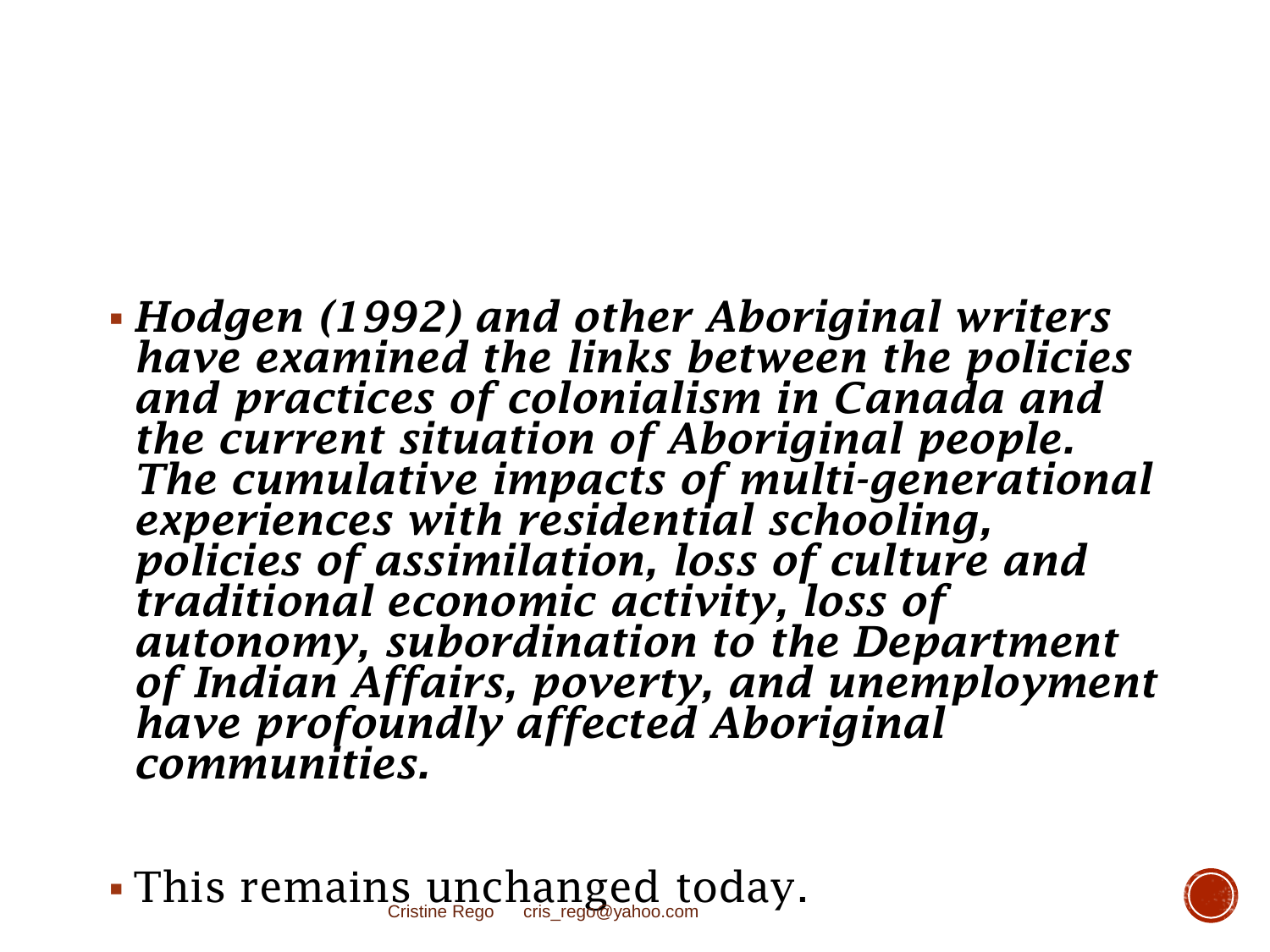### **5 PRINCIPLES NECESSARY FOR** CULTURAL SAFE PRACTICE

• **Protocols** - respect for cultural forms of engagement.

• Personal knowledge – understanding one's own cultural identity and sharing information about oneself to create a sense of equity and trust.

• Process - engaging in mutual learning, checking on cultural safety of the service recipient.

• Positive purpose - ensuring the process yields the right outcome for the service recipient according to that recipient's values, preferences and lifestyle.

• Partnerships - promoting collaborative practice.

(Adapted from Ball, 2007b, p. 1)

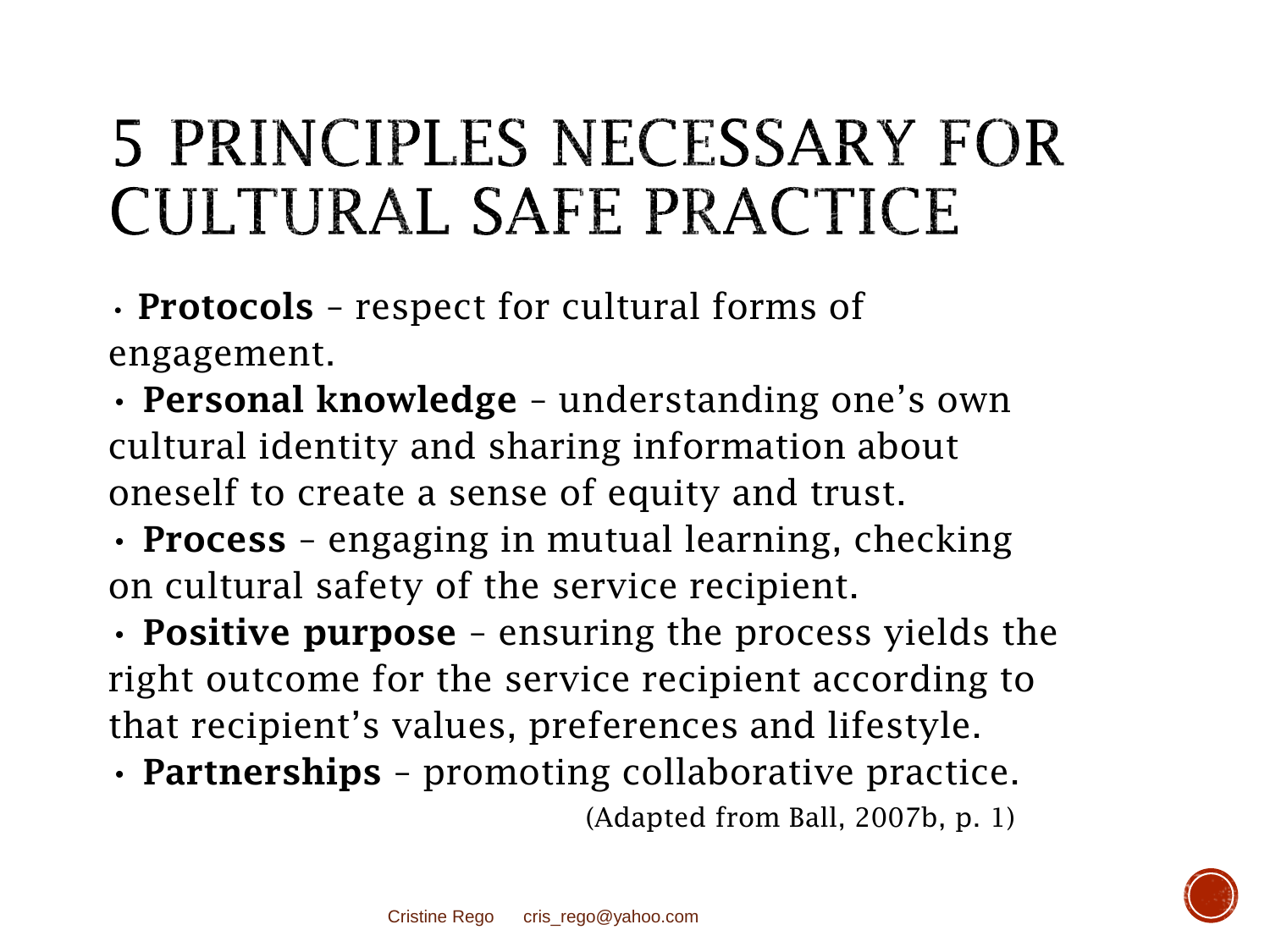### **CULTURAL SAFETY: 5 PRINCIPLES**

#### **Partnerships:**

Engage in relational practice founded on authentic encounters Share knowledge vs. 'telling' Collaborative problem solving vs. expert/authority Strengthen mutual capacity vs. one-way 'delivery' Co-construct ways to move supports in

place

#### **Personal knowledge:**

Hone critical consciousness of social location/power Who are you? Cultural affiliations, professional persona Introduce yourself in terms of your cultural identities

#### **Protocols:**

Show respect – Ask permission/informed consent Seek cultural knowledge – Ask questions Demonstrate reciprocity - Learning goes both ways Engage community accompaniment – Find allies, mentors in community of practice

#### **Positive Purpose:**

Build on strengths Avoid negative labelling Ensure confidentiality Be accountable Do no harm Make it matter, ensure real benefits

#### **Process:**

Ensure equity and dignity for all parties Negotiate goals and activities Talk less, listen

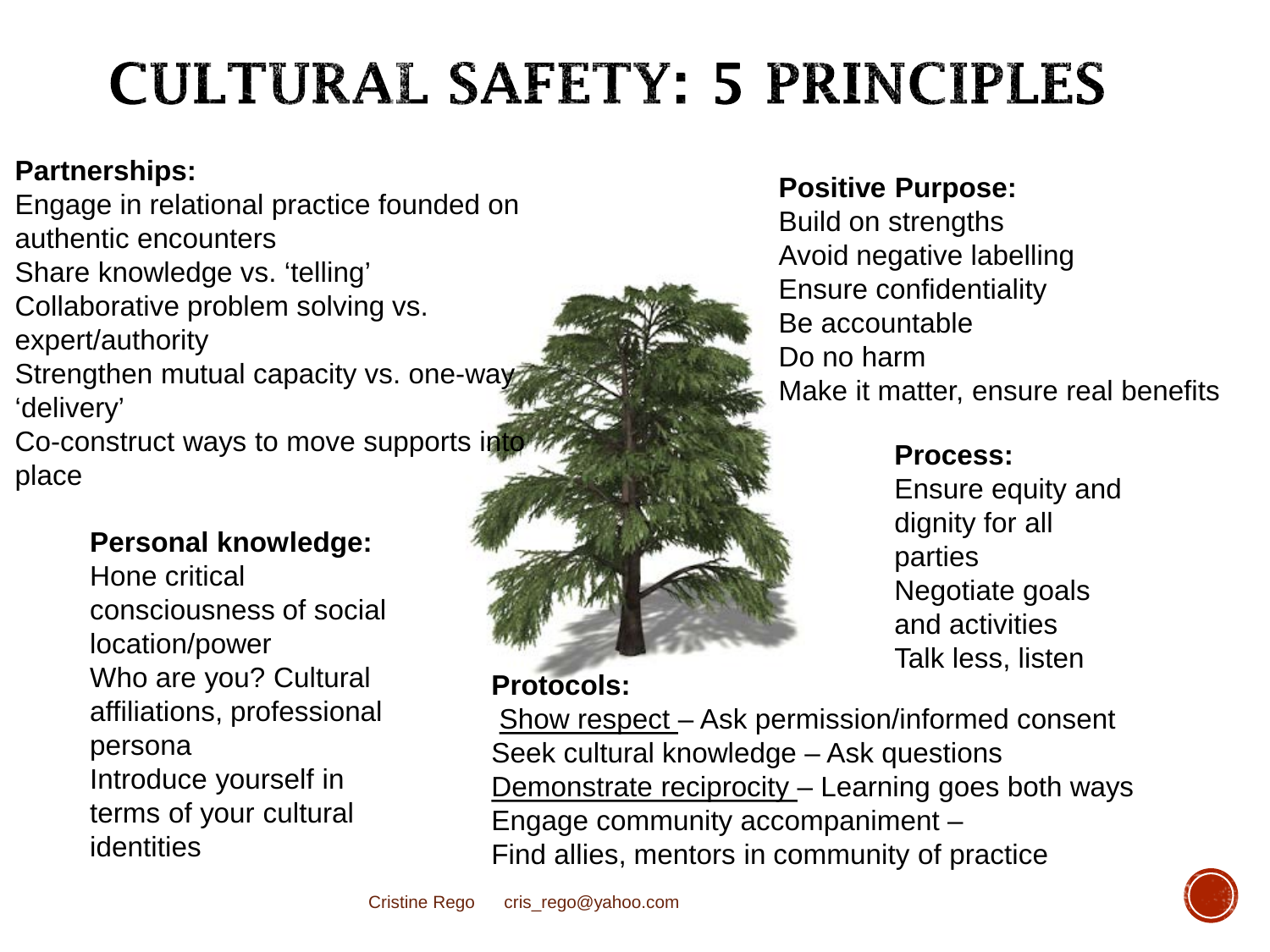### STRATEGIES THAT ENHANCE THE ABILITY TO BE CULTURALLY **SAFE INCLUDE:**

- reflecting on one's own culture, attitudes and beliefs about 'others'
- clear, value free, open and respectful communication
- developing trust
- recognising and avoiding stereotypical barriers
- being prepared to engage with others in a two-way dialogue where knowledge is<br>shared
- understanding the influence of culture  $\boldsymbol{\mathrm{sho}}$

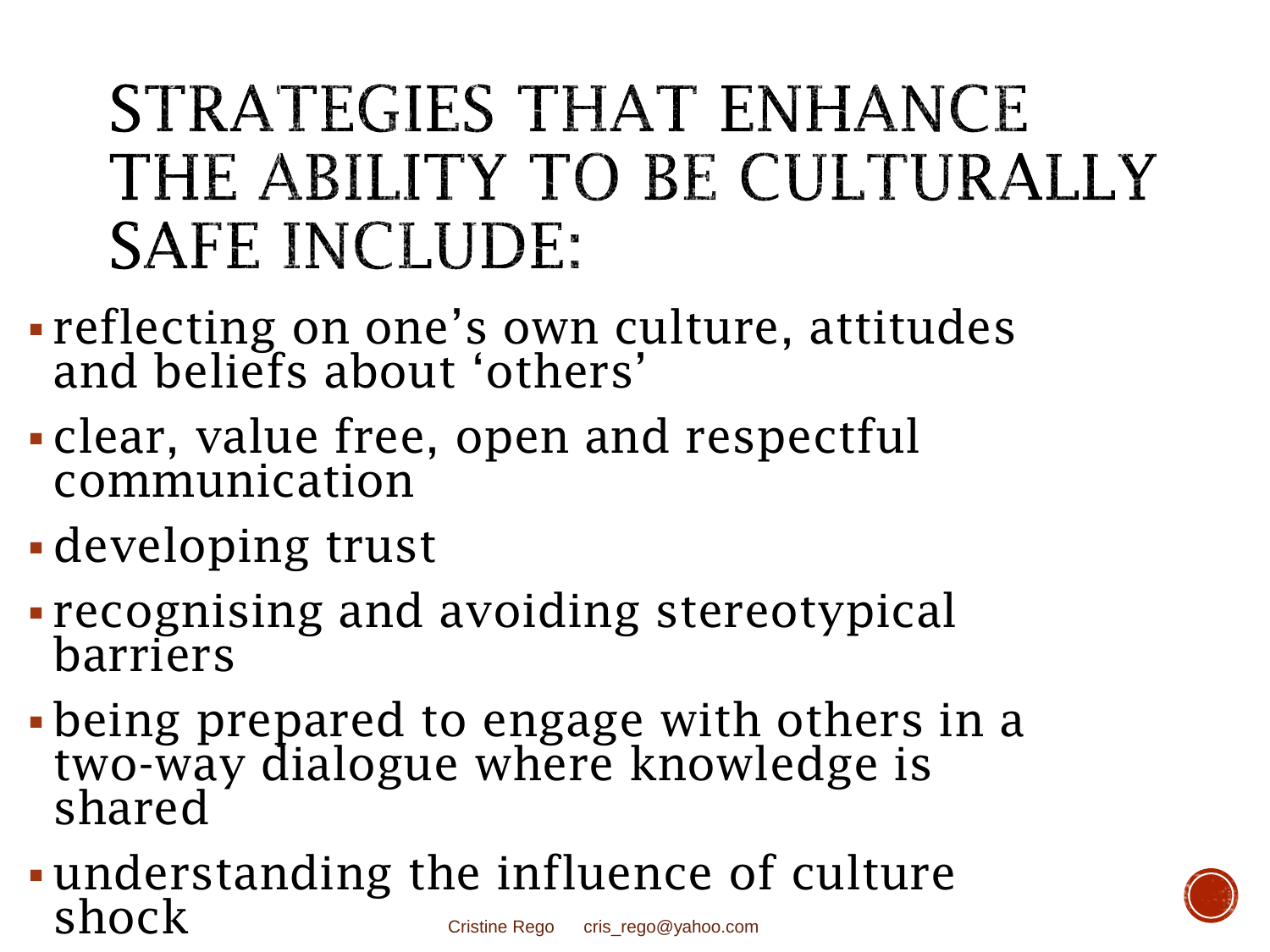### INDICATORS OF CULTURAL **UN-SAFETY**

- Low utilization of available services
- 'Denial' of suggestions that there is a problem
- 'Non-compliance' with referrals or prescribed interventions
- Reticence in interactions with practitioners
- Anger
- Low self-worth
- Protests about lack of 'cultural appropriateness' of tools and
- interventions transported from dominant culture to minority culture

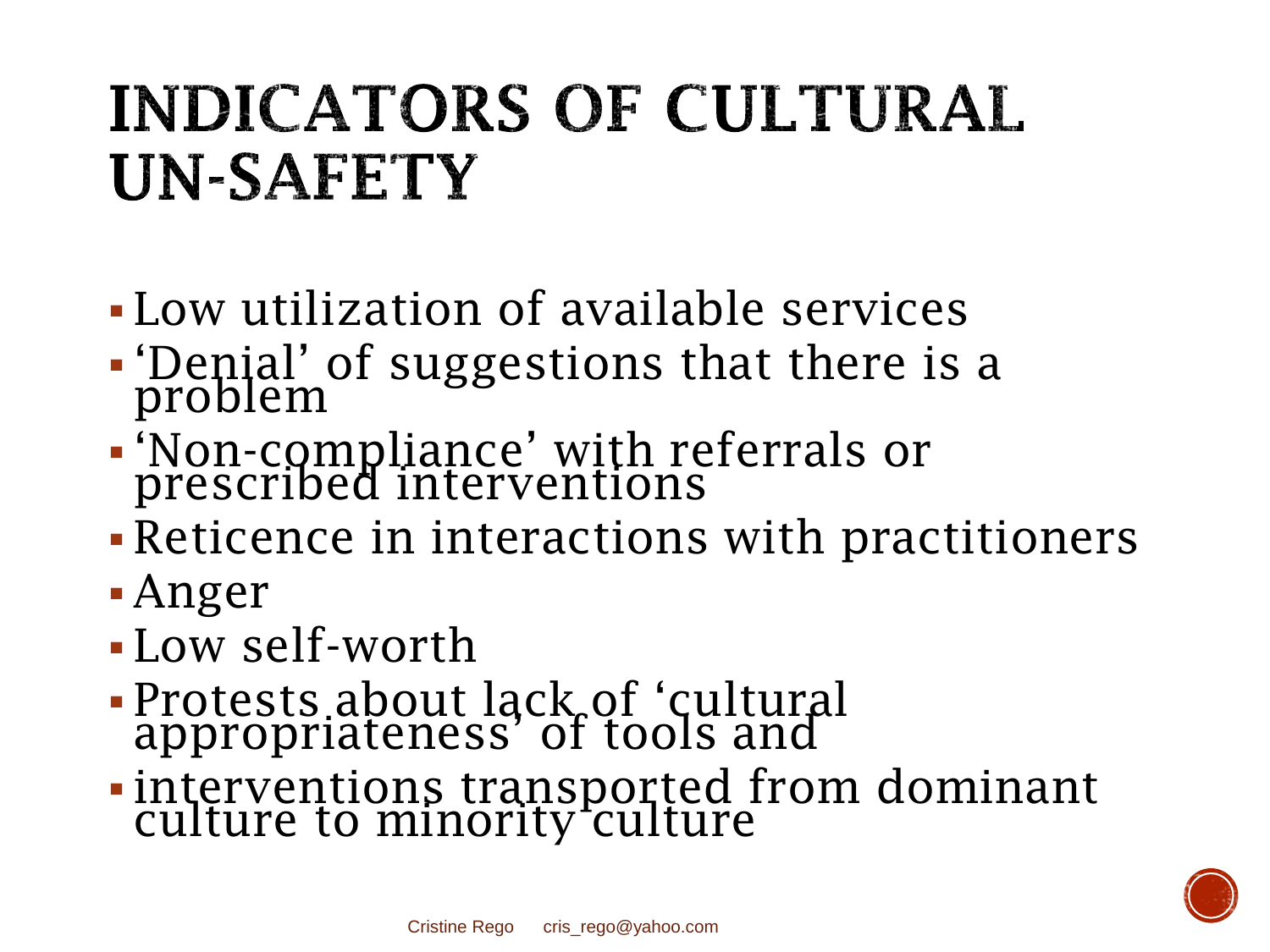### EXAMPLE OF CULTURALLY **SAFE CARE**

 A social worker recognizes that homophobia in their own personality and chooses not to work in the H.I.V. ward of a hospital where there is a higher chance of encountering homosexuals. This reduces the likelihood of the SW providing demeaning, humiliating or unsafe care to a patient.

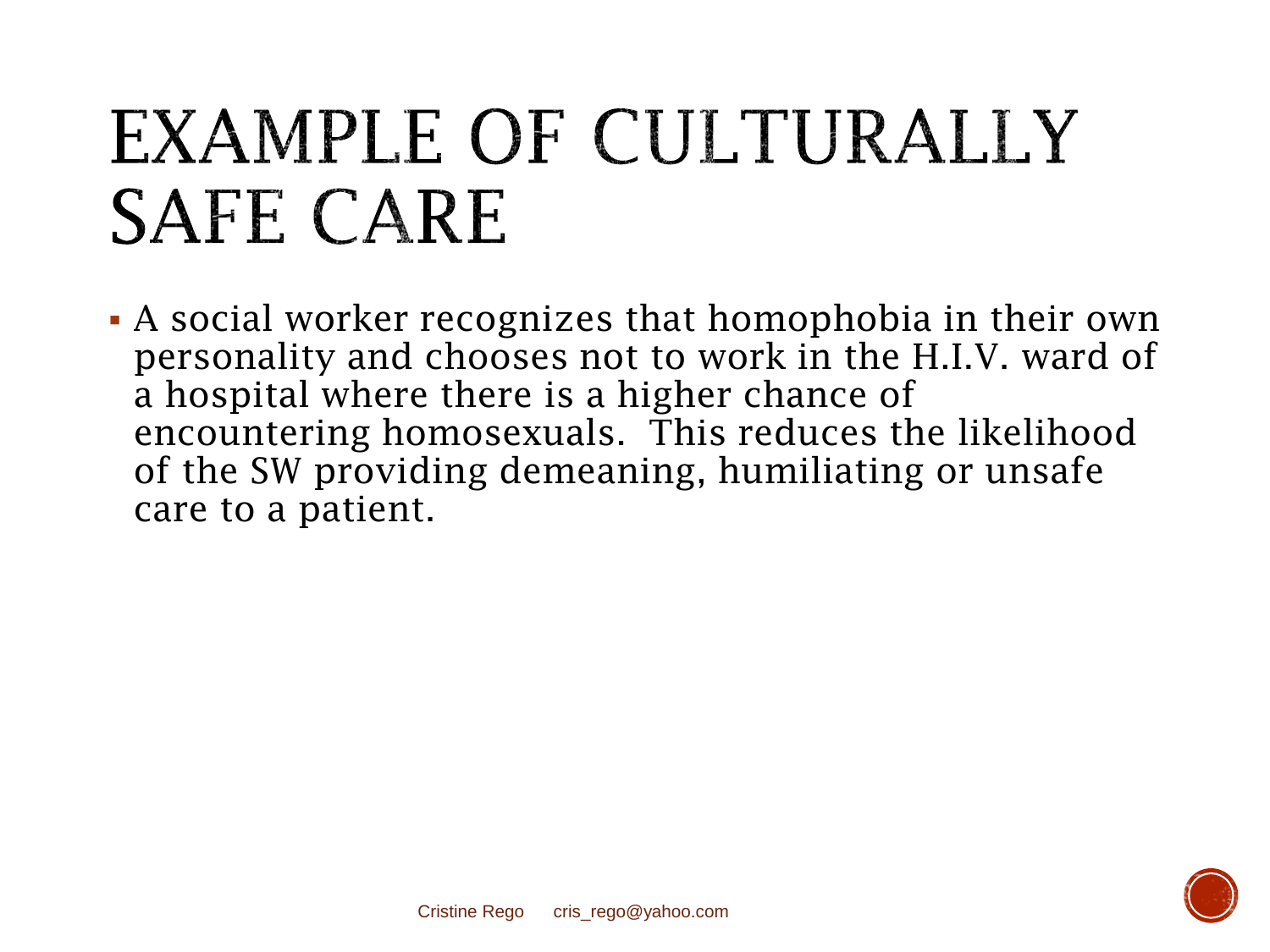#### Cultural safety is respectful engagement that supports and protects many paths to well-being.

 *"Finding our way to wellness among diverse communities of children and families requires many pathways. No one approach, no one program model, will reach or work for everyone."* Meadow Lake Tribal Council Administrator